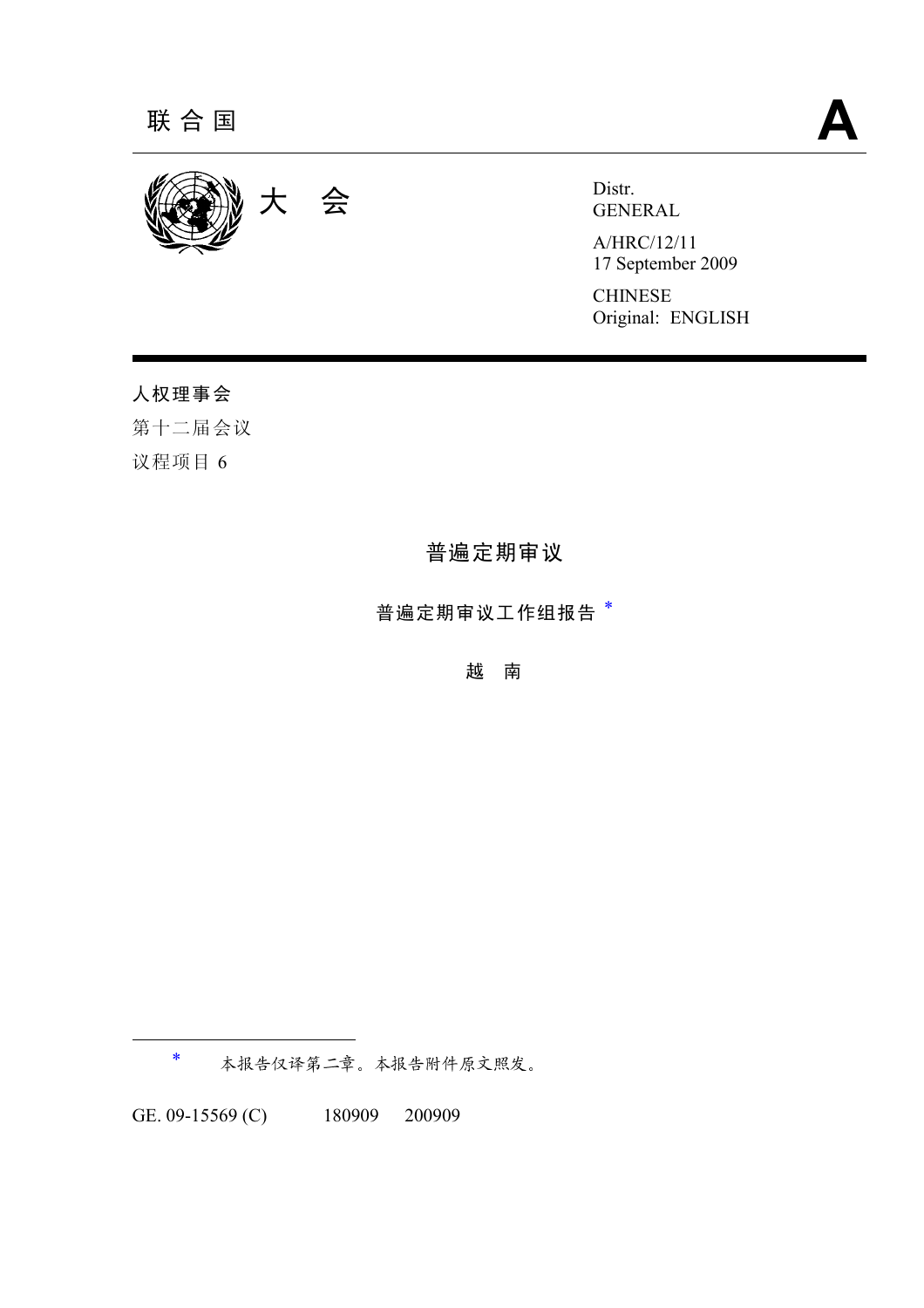# **CONTENTS**

| UUN LEN LO                                                              |            |      |
|-------------------------------------------------------------------------|------------|------|
|                                                                         | Paragraphs | Page |
|                                                                         | $1 - 4$    | 3    |
| I. SUMMARY OF THE PROCEEDINGS OF THE REVIEW PROCESS                     | $5 - 98$   | 3    |
|                                                                         |            | 3    |
| B. Interactive dialogue and responses by the State under review 27 - 98 |            | 7    |
|                                                                         |            | 20   |
| Annex                                                                   |            |      |
|                                                                         |            | 28   |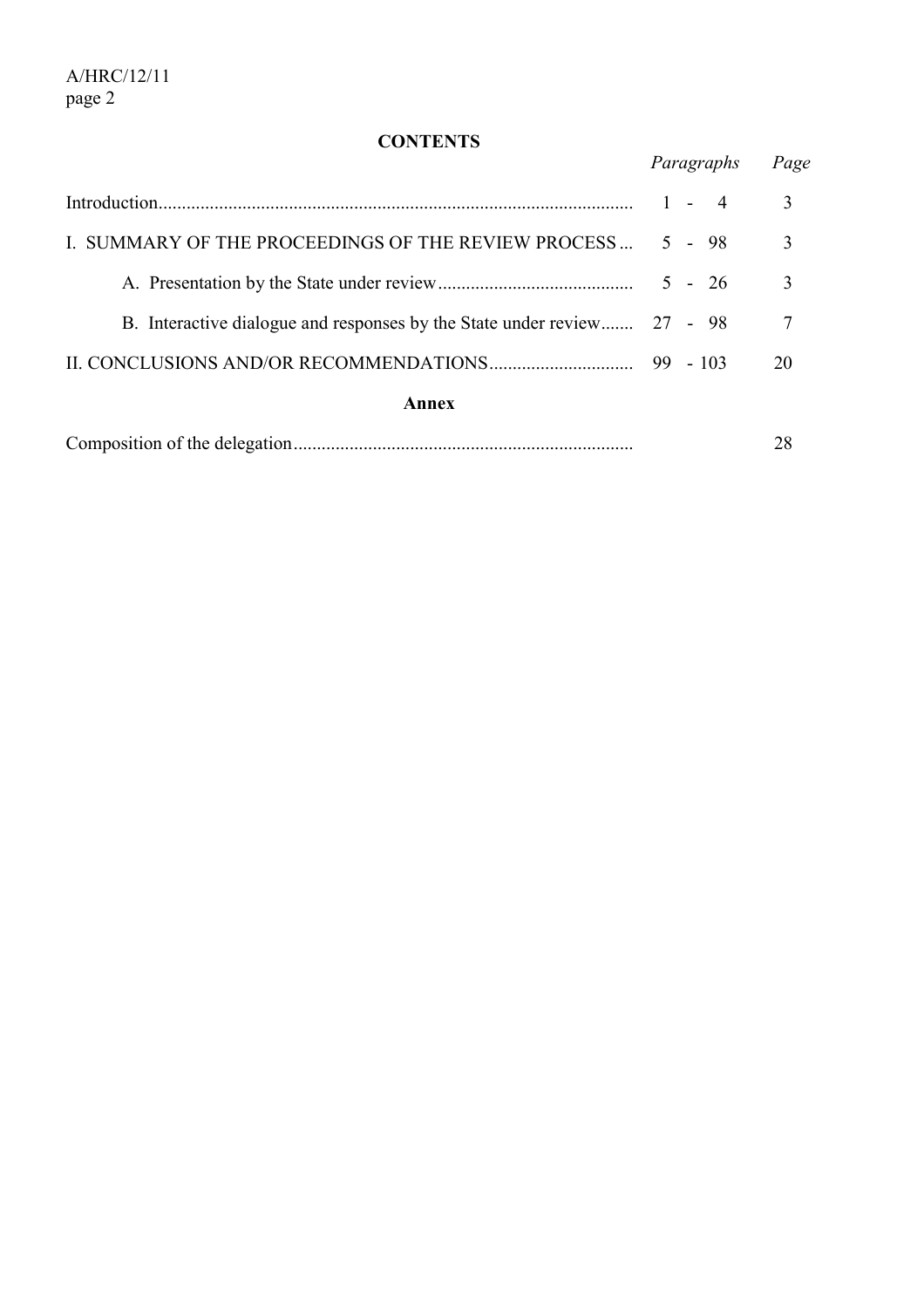#### **Introduction**

1. The Working Group on the Universal Periodic Review (UPR), established in accordance with Human Rights Council resolution 5/1 of 18 June 2007, held its fifth session from 4 to 15 May 2009. The review of Viet Nam was held at the 10th meeting on 8 May 2009. The delegation of Viet Nam was headed by H.E.. Pham Binh Minh, First Vice-Minister of Foreign Affairs. At its meeting held on 12 May 2009, the Working Group adopted the present report on Viet Nam.

2. On 8 September 2008, the Human Rights Council selected the following group of rapporteurs (troika) to facilitate the review of Viet Nam: Burkina Faso, Canada and Japan.

3. In accordance with paragraph 15 of the annex to resolution 5/1, the following documents were issued for the review of Viet Nam:

 (a) A national report submitted in accordance with paragraph 15 (a) (A/HRC/WG.6/5/VNM/1);

 (b) A compilation prepared by the Office of the High Commissioner for Human Rights (OHCHR) in accordance with paragraph 15 (b) (A/HRC/WG.6/5/VNM/2);

 (c) A summary prepared by OHCHR in accordance with paragraph 15 (c) (A/HRC/WG.6/5/VNM/3).

4. A list of questions prepared in advance by Argentina, Canada, the Czech Republic, Denmark, Hungary, Latvia, Norway, Sweden, the Netherlands and the United Kingdom of Great Britain and Northern Ireland was transmitted to Viet Nam through the troika. These questions are available on the extranet of the UPR.

## **I. SUMMARY OF THE PROCEEDINGS OF THE REVIEW PROCESS**

#### **A. Presentation by the State under review**

5. H.E. Pham Binh Minh, First Vice-Minister for Foreign Affairs, stated that Viet Nam attaches importance to the UPR national report, regarding it as a United Nations member's obligation and an opportunity for comprehensive and participatory review of its human rights achievements and future measures. A special task force composed of members from more than 20 national legislative, judiciary and administrative departments was established. To make the report was as comprehensive, objective and authoritative as possible, consultations were held with dozen of NGOs and academic institutions. Viet Nam has also learnt from international experience and received cooperation from international partners in many ways. The UPR report and nearly 100 pages of annexes provide detailed information on the human rights implementation.

6. Viet Nam pursues a consistent policy of respecting and ensuring human rights as enshrined in its Constitution. This policy stems from the recognition that human rights are the universal values of mankind, including the right to national self-determination which is upheld in today's core human rights conventions.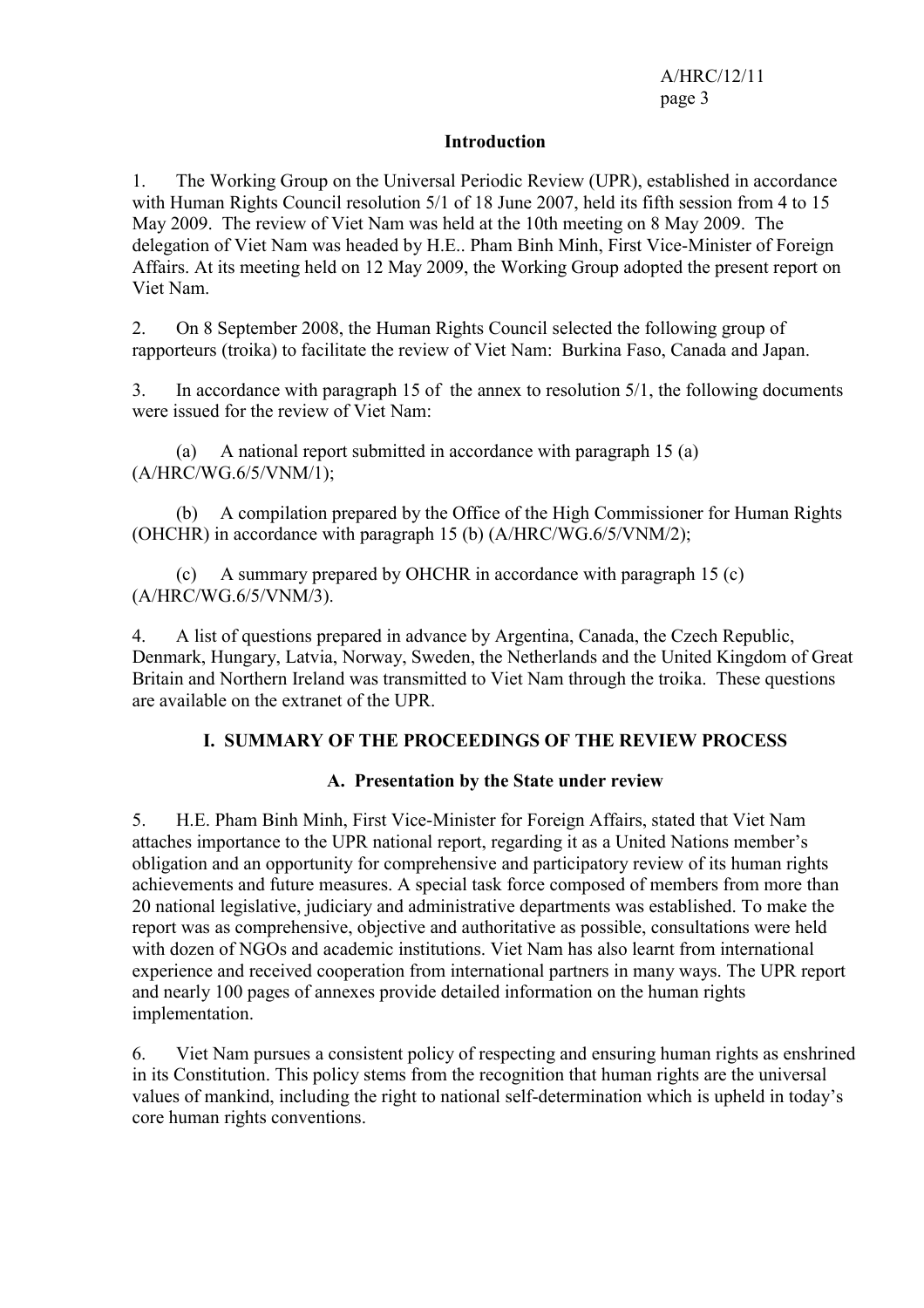7. The policy is also rooted in Viet Nam's thousands of years of history and culture. Fiftyfour ethnic groups have been living together in peace on the Vietnamese soil without any ethnic conflict. The Vietnamese people love peace and humane values while staying open to diversity and outside values, including the major religions like Buddhism and Christianity that have come to thrive in Viet Nam since very early. The will of Viet Nam also represents the aspirations of the Vietnamese people throughout the colonial rule that deprived them of the most fundamental freedoms and the war of national defence following Viet Nam's regained independence in 1945.

8. The people's support stands behind the success of the independent Viet Nam in overcoming enormous ordeals and hardships and in leading the comprehensive renewal process recognized by the international community. This support indeed demonstrates the enjoyment by the people of their human rights.

9. Viet Nam attaches great importance to building a comprehensive legal system to guarantee and promote human rights. About 13,000 laws and by-laws have been enacted or revised since 1986. Draft laws and ordinances of the National Assembly are subjected to people's comments via the mass media. The Constitution and legal normative documents stipulate the rights and measures to guarantee civil and political human rights in Viet Nam in conformity with international treaties. Viet Nam's efforts in this regard have been commended by the United Nations and international partners.

10. The monitoring and supervising system and the law enforcement system in Viet Nam, which are constantly reformed in accordance with the principle of a State ruled by law, encompass all State agencies and various organizations and people's participation. The National Assembly supervises all activities of the State. All its Q&A sessions with Government members are broadcast live.

11. The Master Plan on Administrative Reform 2001 – 2010 is aimed at making the administrative system cleaner, stronger, more democratic, professional, modern and effective in the people's interest. All Government agencies have their own inspecting mechanism in their respective areas of responsibility. The judicial system serves as the means for protection of justice and human rights, for enforcement of the law and the fight against crimes and law violations.

12. Various organizations, the mass media and citizens' indirect and direct participation through their representative bodies or legal mechanisms are important components of the machinery of human rights protection. The people take voluntary and active part in running for election, nominating and voting representatives from different social strata into the governing bodies at all levels. Many raise their concerns and questions to their representatives related to the functioning of the State agencies. Q&A sessions of the National Assembly are closely watched by the people. Viet Nam has about 380 nationwide mass associations and numerous associations at the local and grassroots levels. There are 18 nationwide sectoral trade unions and 6,020 local trade unions. Some 600 foreign NGOs operate in Viet Nam.

13. The mass media have been growing rapidly in diverse forms and with rich content, becoming important forums for the people and contributing actively to the process of renewal, the fight against corruption and other vices. The number of print press agencies and publications now reach 700 and 850 respectively, tripling the 1990 figure. Over 15,000 licensed journalists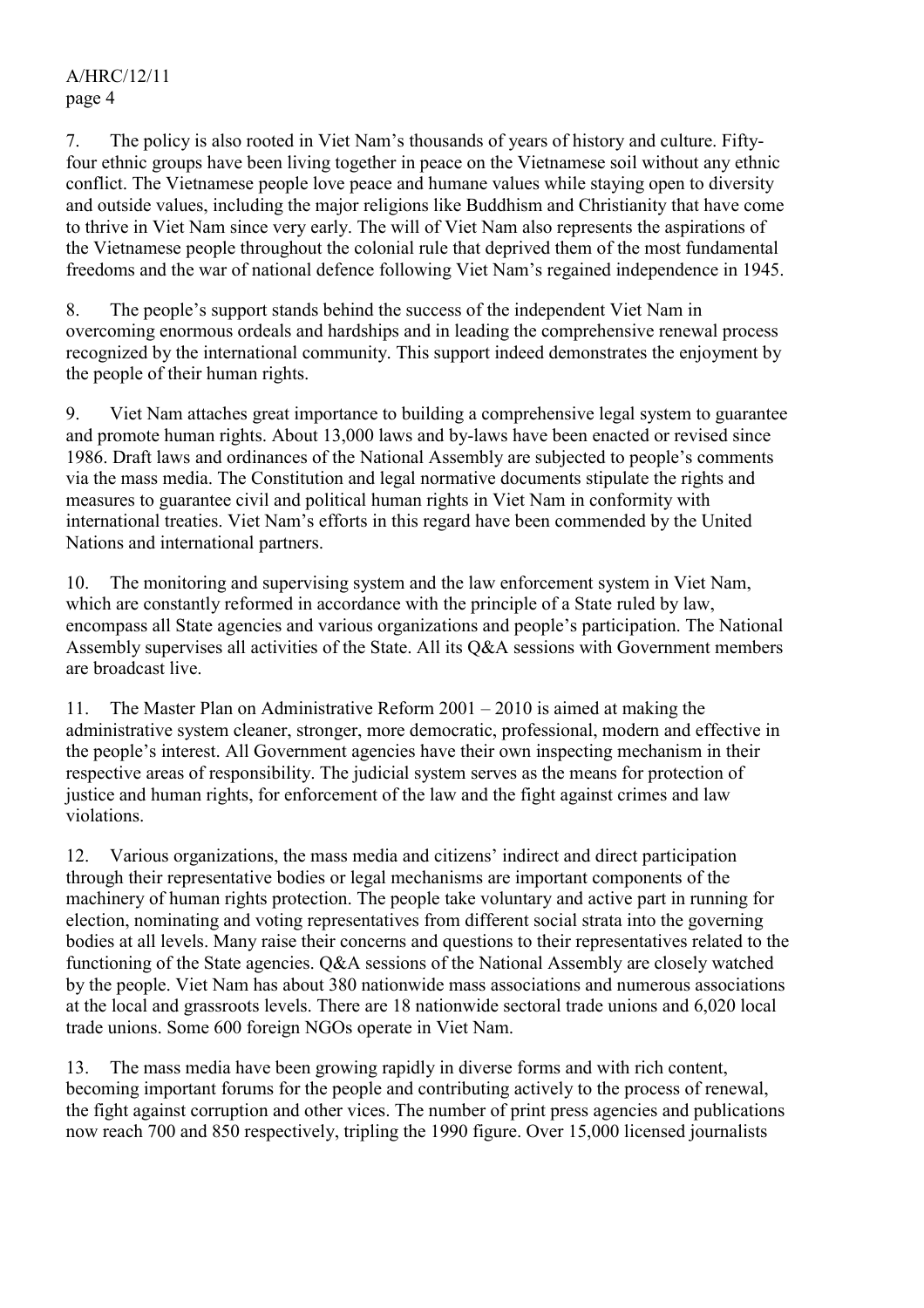are working in Viet Nam. Regular Internet users account for nearly 24 per cent of the population, which is higher than the Asian average of 18 per cent. Presently 95 per cent communes of extreme difficulties have radio stations, including those broadcasting in ethnic minority languages. According to a recent ITU report, Viet Nam was among the top 10 countries in 2002- 2007 in terms of the growth rate of IT coverage, usage and skills.

14. Religious and belief activities are now a vibrant social feature. There are over 20 million followers of different religions. Over 80 per cent of the population has a belief. The United Nations Day of Vesak was organized in Hanoi in 2008 with the participation of Buddhists and dignitaries from 74 countries and territories. Viet Nam will host the World Buddhist Summit in 2010. A Holy See delegation comes to Viet Nam annually to exchange views on religious issues of mutual interest and acknowledges positive developments in the life of catholic community.

15. Members of ethnic minorities participate in an increasingly equal manner in the country's socio-political life. The twelfth National Assembly (2007-2011) includes 87 deputies of ethnic minorities, accounting for nearly 18 per cent of all deputies. Ethnic minority members are present in the People's Council at provincial, district and communal levels and assume high positions, including the highest portfolio, in State agencies and varied organizations.

16. Viet Nam has attained significant achievements in promoting women's rights as measured by CEDAW indicators. It has been rated by the World Bank and Asian Development Bank as the Asian country most rapidly narrowing the gender gap in the past 20 years. Vulnerable groups, such as children and people with disabilities, receive special attention from the State, society and family. Children and people with disabilities have been able to enjoy better care and protection in various fields and to express views on issues of interest to them in line with CRC and CPD. Viet Nam was the second country in the world and the first in Asia to sign CRC and it signed CRPD.

17. Protection and promotion of economic, social and cultural rights in Viet Nam have made significant progress. Efforts to deal with social problems have brought about tangible, positive changes. People's cultural life is advanced. After 20 years of renewal, per capita income has increased five-fold and the percentage of households living under the national poverty line decreased from about 60 per cent to 13 per cent. Viet Nam has been recognized by the United Nations and many development partners as one of the countries with the most impressive achievements in poverty reduction. As reported by the United Nations, Viet Nam had attained or surpassed many of the MDGs and was capable of attaining them all by 2015.

18. The percentage of poor ethnic minority households has been reduced by 3 to 5 per cent per year; 90 to 95 per cent of school-age children are enrolled and all districts have secondary schools. Thirty ethnic minority groups have their own languages and scripts and ethnic minority languages are used in primary and secondary-level textbooks and television and radio programmes for ethnic minorities.

19. The UPR report of Viet Nam has described in detail lessons drawn from achievements in protecting and promoting human rights. These include placement of the human being at the centre of development, the close relationship between protection of human rights and national independence and sovereignty, the importance of maintaining political stability, promoting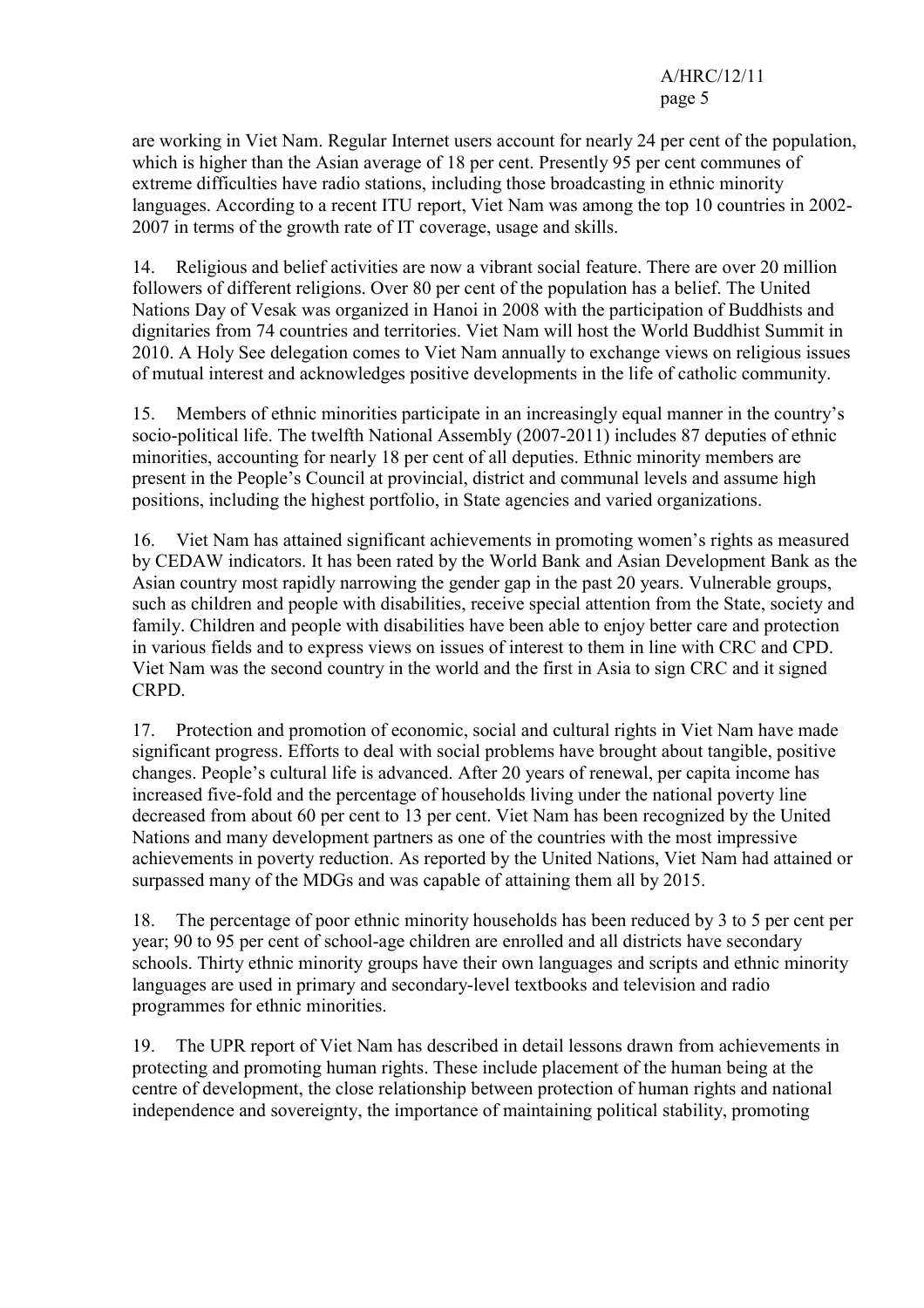economic development in parallel with expanding social welfare, and enhancing the people's awareness of and capacity to exercise their rights.

20. These accomplishments also derive from Viet Nam's foreign policy of openness and increasingly active participation in regional and international human rights mechanisms and activities, including those of the General Assembly, the Human Rights Council and the Asia-Europe Meeting. Viet Nam is now working with other countries in the region to establish a human rights body of the Association of Southeast Asian Nations (ASEAN). Viet Nam also has technical cooperation and human rights dialogues with Australia, Norway, Switzerland, the United States, the European Union and other countries and international organizations.

21. A number of special rapporteurs have visited Viet Nam and the Government has recently extended invitations to five other special procedures to visit.

22. Viet Nam is conscious of the shortcomings and difficulties and challenges to be addressed. The legal system of Viet Nam still lacks coherence while remaining overlapped and even contradictory in some areas. The development of the legal system has not matched the changes in life, leading to misinterpretation and difficulties in enforcement, affecting efforts to ensure constitutionality, feasibility and transparency. The effectiveness of information provision, education and awareness enhancement in relation to the law remains limited. The system of law enforcement needs to be strengthened. A segment of public servants remain unfamiliar with the human rights treaties to which Viet Nam is party and occasionally have insufficient knowledge of government policies and the law.

23. These shortcomings have objective causes, including the fact that Viet Nam remains a poor country that has to cope with the aftermaths of war, for example by supporting the many victims of bombs, mines and Agent Orange/dioxin. The population is scattered throughout the country, including in remote and harsh areas with varying languages, customs and habits. The international environment with major economic upheavals, the outbreak of pandemics, environmental degradation and transnational crimes, is another factor. Viet Nam is still victim of hostile activities like terrorism, sabotage, and attempts to destabilize the country and infringe upon national security and territorial integrity. There are subjective causes, namely the slow pace of change in some policy areas, the poor quality of implementation and the shortcomings of institutional and human capacity.

24. A number of priorities were identified in the UPR national report of Viet Nam: continue to attach importance to poverty reduction, health care, development of the social safety net and human resources, expansion and improvement of the education and training system and effective implementation of the master plan for public administration reform, the strategy for the development of the legal system and the judicial reform strategy; take specific steps to realize these priorities; accede to additional human rights treaties; and strengthen cooperation with regional and international human rights mechanisms.

25. Viet Nam is committed to building a strong country with prosperous people and a just, democratic and advanced society, to protecting and promoting democracy and human rights as both the goal and the driving force of renewal.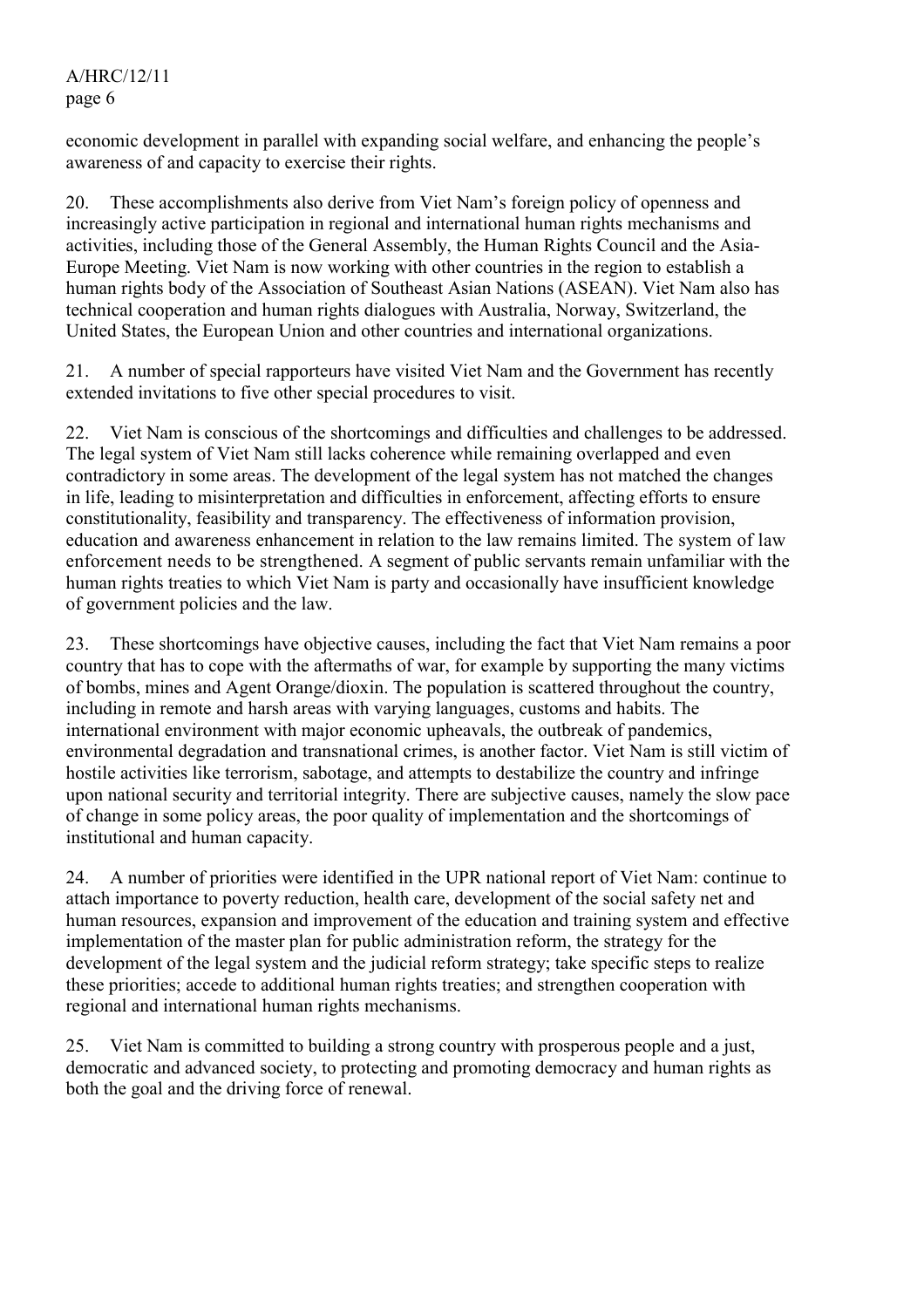26. Viet Nam hopes that the working session will be a manifestation of cooperation and constructive dialogue, in line with the objectives for which the UPR mechanism was created by United Nations member States to achieve.

### **B. Interactive dialogue and responses by the State under review**

27. During the interactive dialogue, statements were made by 60 delegations. Additional statements by 16 delegations which could not be delivered during the dialogue due to time constraints are posted on the UPR extranet when available<sup>1</sup> A number of delegations praised the national consultation held for the preparation of the UPR report and the comprehensive presentation. Reference was made to Viet Nam's struggle for national independence in the context of the realization of the right to self-determination. Support was expressed for ongoing reforms in various areas, including the judicial reform with particular reference to the Doi Moi policy. A number of delegations praised Viet Nam's rapid economic growth and social development with particular emphasis on its effective poverty reduction strategies, and it was highlighted that Viet Nam was one of the first countries to fulfill MDG 1 (poverty reduction). Significant achievements in economic, social and cultural rights were highlighted. Viet Nam was praised for its improvements in basic education, the right to health, including reduction of infant mortality, the right to food and the right to education. Positive remarks were made on progress in gender equality, promotion of women's rights and protection of the rights of persons with disabilities. Reference was made to Viet Nam's adherence to a number of international human rights instruments.

28. Noting the commitment to promoting the right to self-determination, Algeria recommended (a) continuing to uphold the promotion of human rights and fundamental freedoms, particularly for the exercise by people under foreign occupation to their right to selfdetermination. Praising the poverty reduction strategy, Algeria recommended (b) continuing to implement the strategy to further lower the rate of poverty, and (c) sharing best practices and experience in this field with interested countries, inter alia by contributing actively to strengthening South-South cooperation in this regard, and (d) continuing to implement creditfor-jobs projects and to promote labour market development. Algeria recommended that Viet Nam (f) give due attention to reconciling the universal values of human rights with its specific circumstances, and (e) continue fulfilling its obligations under the international treaties to which it is a party and consider acceding to CAT.

29. Venezuela noted the great efforts to overcome the devastation suffered in the struggle for national liberation. It appreciated the effective reduction of the poverty rate from 58.1 per cent in the 1990s to 13.8 per cent in 2008. In the framework of the right to development, it recommended that Viet Nam share with other countries its successes and good practices on the guiding principles of solidarity and socialism.

30. The Russian Federation welcomed the preparation of the national report through wide consultation and recommended that Viet Nam (a) continue to involve the appropriate political and social organizations in work to encourage and promote human rights. Highlighting support to the poorest including orphans and persons with disabilities, it recommended (b) continuing the

 $\overline{a}$ 

**<sup>1</sup>** Belgium, Congo, Czech Republic, Djibouti, Hungary, Ireland, Latvia, Luxembourg, Mozambique, Nicaragua, Senegal, Slovakia, Slovenia, Spain, United Arab Emirates and Uzbekistan.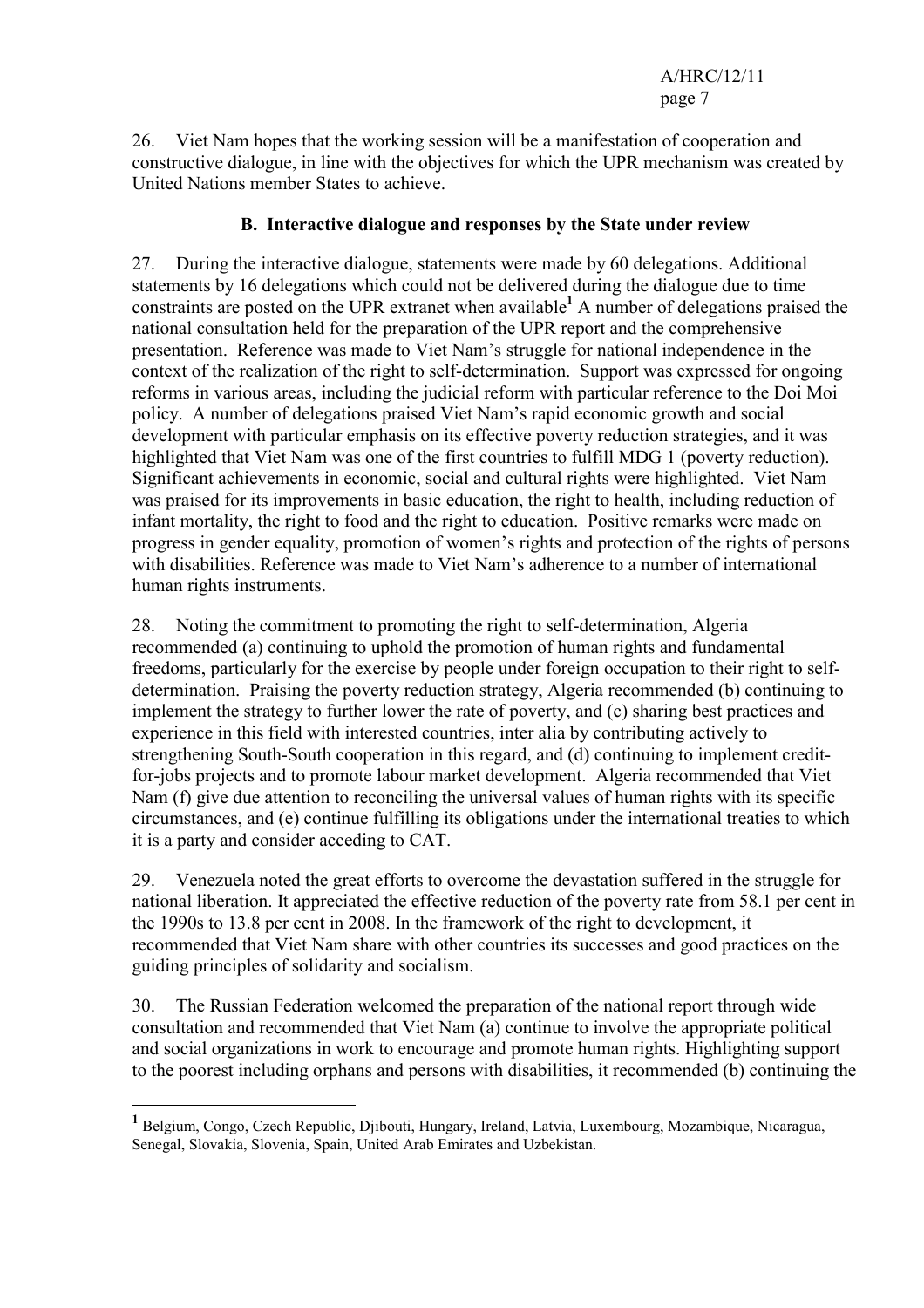very successful and socially oriented economic policy, including by providing drinking water to poor households and special hardship regions, and (c) participating actively in international cooperation to encourage and protect economic social and cultural rights. It urged Viet Nam to (d) share its positive experiences with other countries and, highlighting results achieved in gender equality, to (e) continue efforts to inform the wider society about the laws concerned and the rights of women in general, widely use the mass media to raise awareness of gender equality and publish the appropriate papers and documents in ethnic minority languages.

31. Thailand noted that one of Viet Nam's challenges was to strike the right balance between the imperatives of economic development and the need to enlarge civil liberties. Thailand recommended (a) continuing its poverty reduction efforts as a means of laying the groundwork for the further enhancement of human rights of its people, and (b) providing and expanding human rights education and training for all relevant Government authorities to build capacities of officials and ensure effective implementation of human rights-related laws.

32. The Philippines noted that Viet Nam intends to ratify the Convention against Transnational Organized Crime and the Palermo Protocol. It commended Viet Nam's support for the establishment of the ASEAN human rights body and asked whether Viet Nam had plans to establish an independent national human rights institution. The Philippines recommended (a) sharing experiences in promoting agricultural productivity and sustainability, local development and good governance with other developing countries, (b) further increasing the use of ethnic languages in schools and the mass media, and (c) continuing the programme of building affordable housing for low-income families to promote broader enjoyment of the right to adequate housing by 2020.

33. The Lao People's Democratic Republic underlined that since unification in 1975, after over 30 years of post-war reconstruction, the country had overcome tremendous obstacles and successfully implemented the renovation policy. It recommended that Viet Nam (a) continue to maintain and strengthen its economic, political and social model to guarantee the full participation of the population in public and security affairs; (b) share its experience and best practice, especially in how to achieve the MDGs, with other countries; (c) continue to bring down poverty in urban and rural areas along with the maintenance of peace, stability and the protection of environment to boost up the country's socio-economic development, industrialization and modernization to achieve the MDGs.

34. Cuba referred to the successes of Viet Nam based on a system freely chosen by the people, and the protection of the rights of ethnic minorities. Cuba acknowledged in particular the results achieved in protecting the rights of persons with disabilities, many of whom were direct victims of the unbridled aggression including napalm bombing and use of notorious chemical agents. Cuba recommended the Government to (a) continue with its efforts to promote and protect the rights of persons with disabilities and share its experiences in this regard; (b) continue to take measures to provide education and health care, especially in mountainous areas and to the population of ethnic minorities and with their involvement.

35. Canada applauded the positive impact that Viet Nam's economic gains have had on human rights, and welcomed improvements in the areas of equality between men and women, education and religious freedom, including for ethnic minority groups. Canada recommended measures which would contribute to freedom of expression, in particular that Viet Nam (a) increase the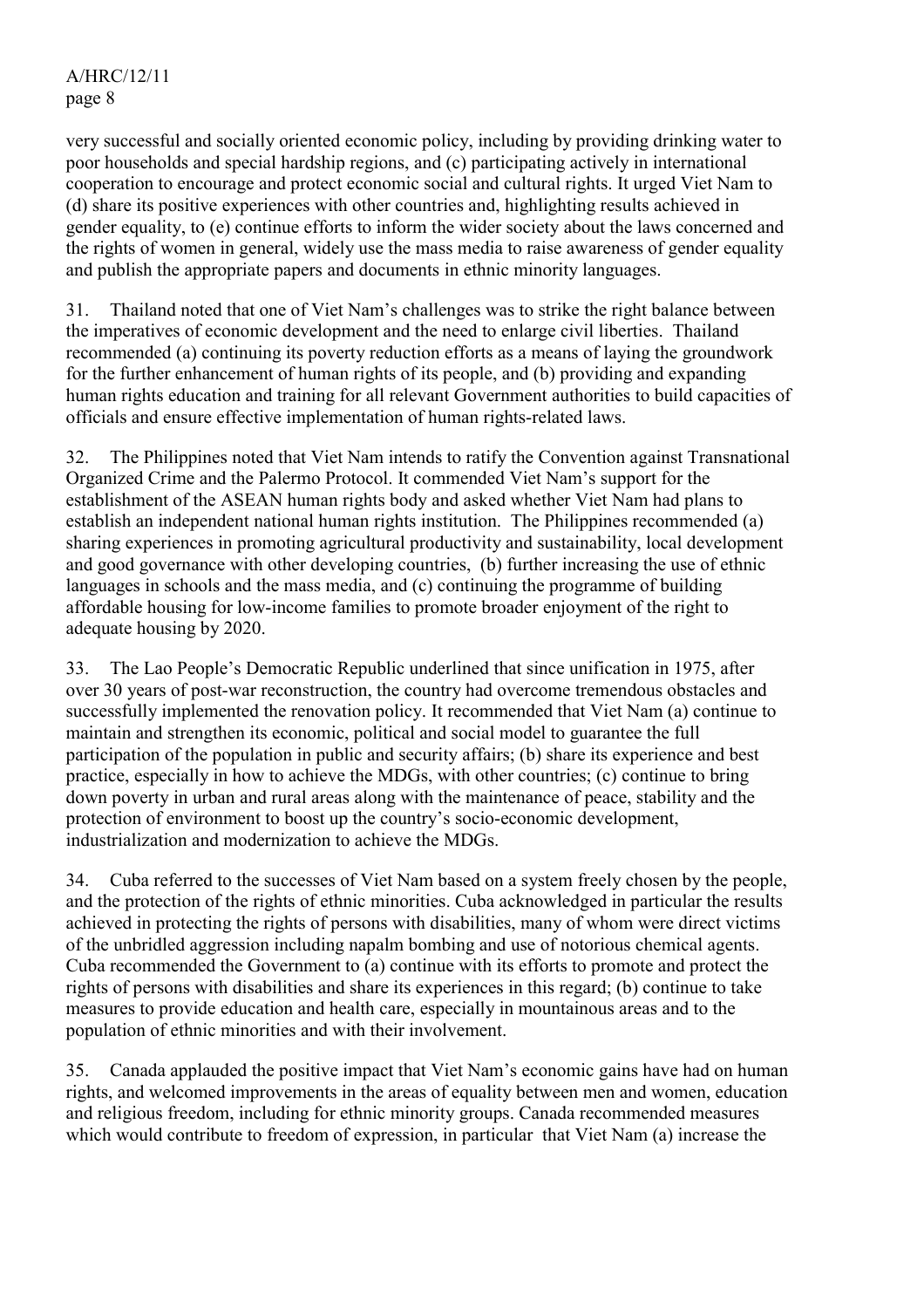independence of media from the State, including by allowing privately-run media; (b) bring its press laws into compliance with article 19 of ICCPR; (c) adopt a whistleblower law so that those who identify corruption are protected from prosecution or harassment; and (d) adopt access-toinformation legislation. Canada noted that laws are sometimes applied to restrict the freedom of association. It recommended that Viet Nam (e) reduce the use of security laws that limit public discussion about multi-party democracy or criticism of the Government, including by bringing security and propaganda laws into compliance with ICCPR; (f) reduce the length of prison sentences for non-violent crimes; (g) register all individuals detained under security laws, and make this information publicly available; (h) provide people detained under security or propaganda laws with fundamental legal safeguards, including representation by legal counsel of their choice throughout the proceedings and a public trial; (i) issue a standing invitation to all special procedures of the Human Rights Council.

36. China noted that Viet Nam encourages balanced development of the economic sectors, gives priority consideration to education, health, infrastructures, human resources, poverty reduction and vulnerable and disadvantaged groups, and has dramatically improved living standards. China recommended that Viet Nam (a) take active measures to close the gap between rich and poor and between the mountainous and urban areas; (b) continue to help ethnic groups to increase awareness of their rights and responsibilities so that they can improve their living conditions and better enjoy their rights.

37. Myanmar noted the discussions about establishing an ASEAN human rights body and Viet Nam's openness in acknowledging its existing human rights challenges. Myanmar recommended further intensifying its engagement with the international community, especially with developing countries to exchange and share its best practices relating to the efforts on strengthening the rule of law and socio-economic development.

38. Indonesia recommended that Viet Nam (a) continue to improve its legal system and give particular attention to its human rights laws and regulations in order to make them more mutually cohesive. It appreciated Viet Nam's commitment to the process of establishing a regional human rights mechanism as mandated by the ASEAN Charter. Indonesia observed that Viet Nam is already party to several core human rights instruments, and recommended that it (b) ratify other core human rights conventions.

39. Singapore noted that Viet Nam has come a long way in rebuilding after decades of war. Concerning poverty eradication, the proportion of people below the national poverty line has been cut from over 60 per cent in 1990 to 13.8 per cent in 2008. Regarding the rights of the child, Viet Nam was the first in Asia and second in the world to sign CRC. Singapore commended Viet Nam's achievements and recommended that it continue to improve in the following areas: poverty eradication, rights of the child, women's rights and rights of persons with disabilities.

40. The Democratic People's Republic of Korea appreciated a series of measures for human rights noting the achievements in the economy and other sectors. It recommended (a) continuing ongoing efforts for the betterment of the disadvantaged groups in society, including people with disabilities; (b) furthering efforts to engage all social and political organizations of the country in the promotion and protection of human rights; and (c) sharing with other countries its experiences in poverty reduction and agricultural development.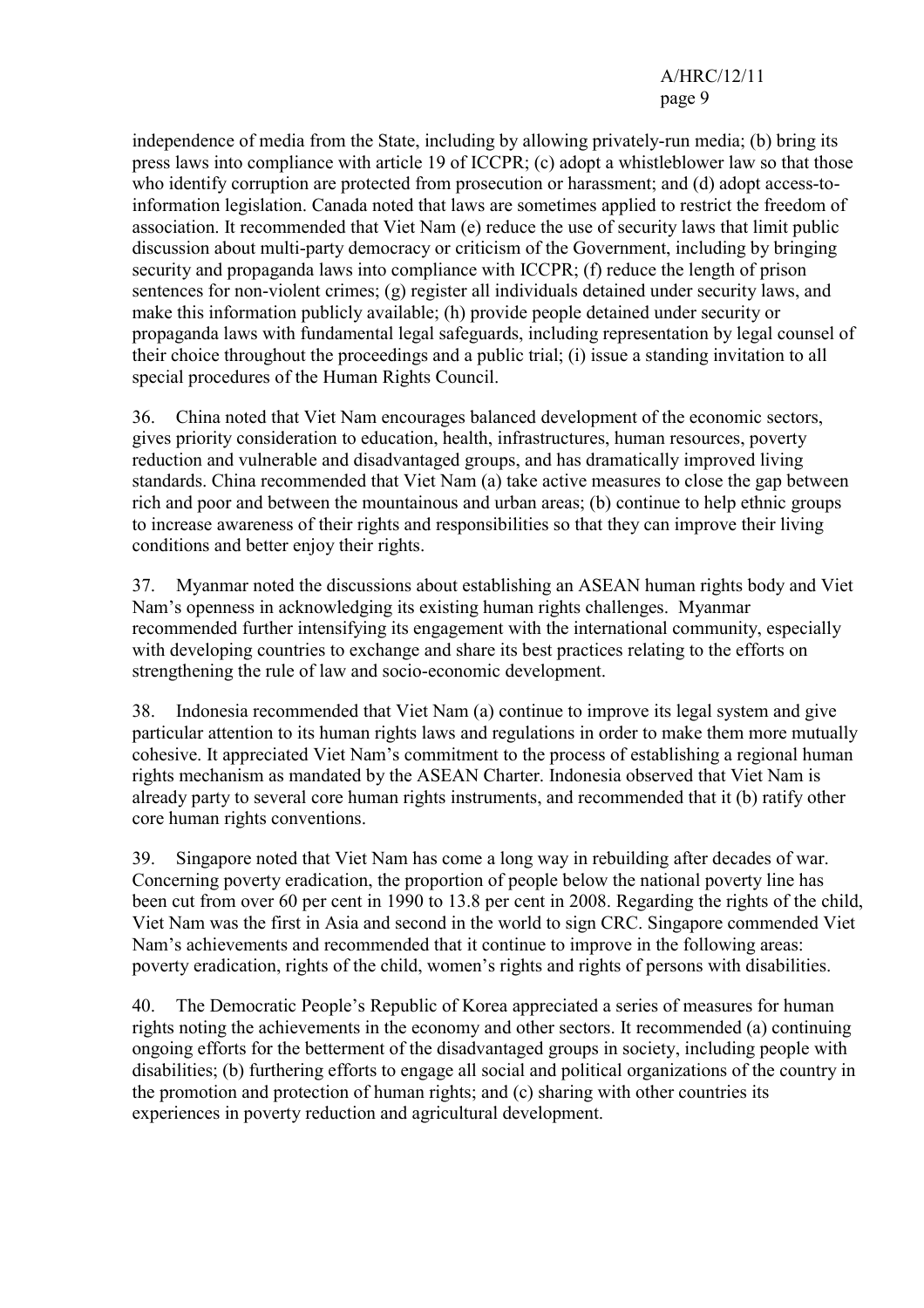41. Norway recommended that Viet Nam (a) promptly fulfil its aim of limiting the use of capital punishment by reducing the scope of crimes subject to the death penalty, (b) give individuals, groups and organs of society the legitimacy and recognition to promote human rights and to express their opinions or dissent publicly, (c) adopt appropriate measures to disseminate widely and ensure full observation of the Declaration on Human Rights Defenders, (d) ensure that the media can operate freely and independently, and (e) ensure that the amended press law complies with ICCPR and that the legal framework allows the existence of privately owned media.

42. Noting the right to development, Malaysia recommended to that Viet Nam (a) speed up the law reforms and public administration programmes aimed at deepening and broadening democratic norms, principles and standards; (b) consider accession to the United Nations Convention against Transnational Organized Crime and its protocol to prevent, suppress and punish trafficking in persons; and (c) consider accession to the ILO Forced Labour Convention.

43. The Islamic Republic of Iran recommended (a) taking concrete measures for further promotion and protection of economic, social and cultural rights, including the right to development for better realization of the MDGs; (b) continuing judicial reform towards a healthy, strong, democratic and efficient judicial system, which is necessary as an enabling condition for the promotion and protection of human rights; (c) cooperating with the international community and neighbouring countries particularly in the fight against transborder organized crime, and fight against trafficking in women and children; (d) strengthening efforts in fighting against corruption, which negatively affects the enjoyment of human rights of everyone.

44. Brazil commended the Government for involving civil society in efforts and recommended that the Government (a) establish a permanent independent human rights monitoring body; (b) review the list of crimes for which the death penalty is imposed, with a view to abolishing capital punishment; (c) enhance women's access to health care, in particular sexual and reproductive health services; (d) accomplish progressively human rights goals set forth in resolution 9/12.

45. Sweden welcomed the efforts to improve access to health and education and recommended that Viet Nam (a) take further measures to prevent violence and discrimination against ethnic minorities. Sweden noted from the national report the more than 20 million Internet users in Viet Nam and recommended that (b) full respect for freedom of expression, including on the Internet, be incorporated in the forthcoming media law reform. Sweden recommended that Viet Nam (c) step up efforts to enable early ratification of CAT and (d) take further action to enforce the women's rights laws that have been passed and ensure that women are informed of their rights.

46. Noting challenges in connection with opening to the market economy, Benin recommended (a) adopting various measures for prevention and early diagnosis of transmissible diseases and pandemics, notably HIV/AIDS, by giving priority to vulnerable groups, particularly national minorities, the poor and sex workers, and (b) continuing efforts aimed at the promotion and protection of human rights.

47. The Netherlands recommended that the Government (a) ensures that press laws are in compliance with article 19 of ICCPR, (b) authorize independent and privately-run newspapers and magazines, and (c) lift restrictions on Internet usage such as filtering and surveillance. It welcomed steps towards the ratification of the United Nations Convention against Corruption.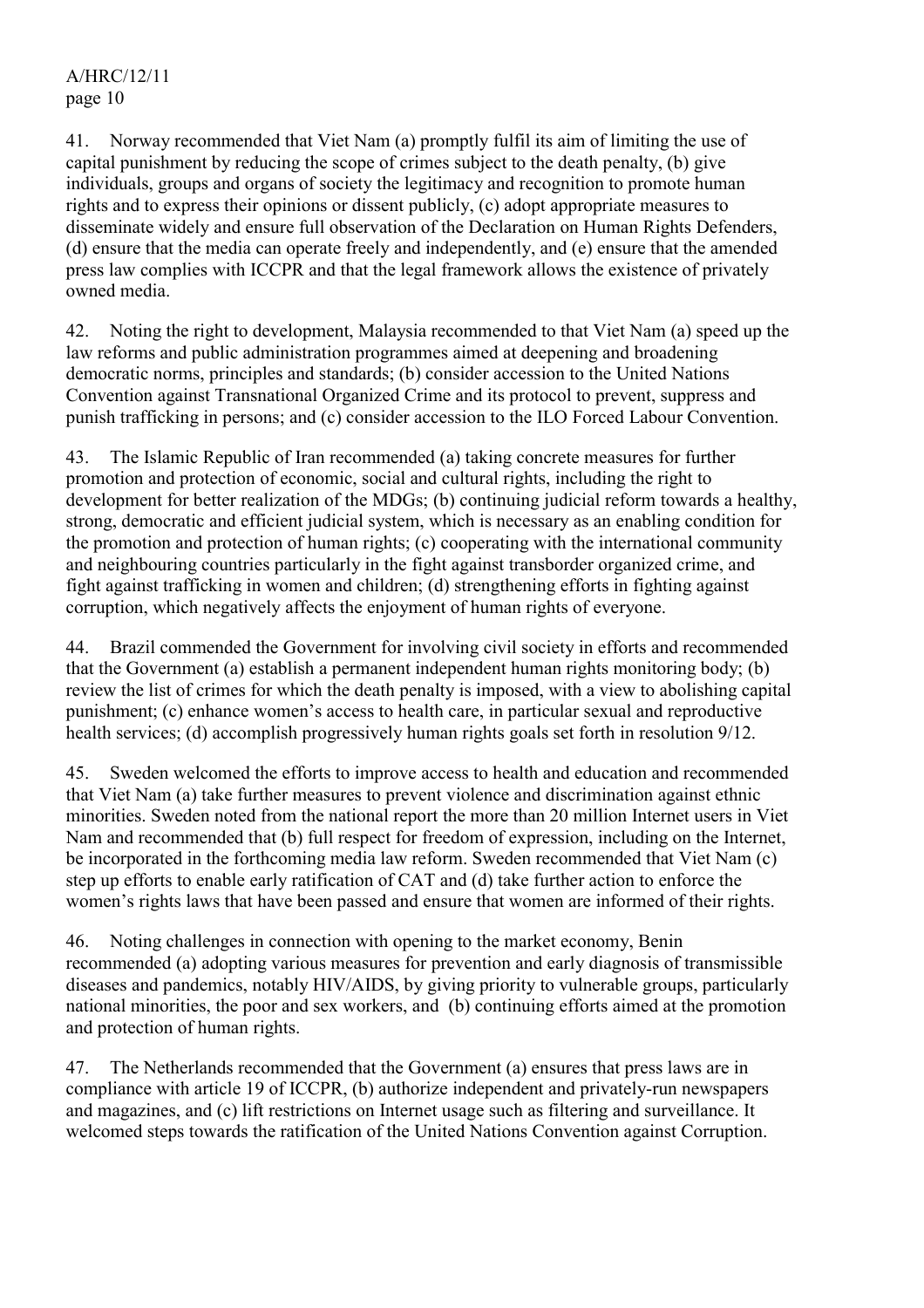The Netherlands noted the generous number of invitations, and recommended that Viet Nam (d) consider issuing a standing invitation to all United Nations special procedures.

48. Australia welcomed the increasingly frank bilateral human rights dialogue between Australia and Viet Nam. It recommended that Viet Nam (a) consider strengthening press freedom protections contained in the 1999 press law to support these objectives; and (b) continue to work to ensure that key pieces of national legislation, including the 1999 Penal Code and 2003 Criminal Procedures Code, are consistent with its international human rights treaty commitments. Australia welcomed Viet Nam's commitment to consider accession and recommended that it (c) accede to CAT in a timely manner.

49. Yemen, noting the rapid economic growth which had enabled Viet Nam to strengthen sectors like education, health, infrastructure, human resources and poverty reduction, recommended that it share its experiences and lessons learned with other developing countries.

50. Cambodia appreciated the overall efforts and progress made by the Government in economic, social and administrative reform. It recommended that Viet Nam (a) continue its sustainable efforts and share its experiences and best practices in the area of poverty reduction with other developing countries, especially through the programme of South-South cooperation, while participating in international efforts to promote the right to development. It recommended that Viet Nam (b) continue efforts in its current economic and political platform to protect and guarantee people's rights, namely religious freedom, and continue and enlarge social security networks for the poor, vulnerable and other disadvantaged groups, improving their well-being and their participation in social associations and social groups.

51. While commending Viet Nam for its recent progress in terms of freedom of religion, the United Kingdom remained concerned that implementation of legislation remains patchy, particularly at the provincial level. It recommended that Viet Nam (a) engage substantively with international experts on the development of its media law and work to increase the independence of media institutions; (b) continue to build policy dialogue between the Government and independent civil society organisations; (c) engage in dialogue with international experts on legal developments, including the review of its Penal Code to allow less scope for open interpretation by judges and courts; (d) continue to undertake comprehensive training programmes for local officials and monitor progress on implementation of legislation; (e) re-engage with the Special Rapporteur on freedom of religion.

52. Egypt noted the rising economic growth, a sharp decline in poverty levels and progress in the areas of education, gender equality and the right to food. Egypt recommended (a) continuing efforts aimed at improving social security in the country, especially at this time of economic and financial crises; (b) continuing efforts to improve all political as well as economic, social and cultural rights in conformity with the universally agreed human rights standards and norms; and (c) devising plans and strategies enabling it to reach out to remote areas and members of the population and hence improve their living conditions and ensure the protection of their rights.

53. The Libyan Arab Jamahiriya noted that Viet Nam was among the first to implement a long-term plan for persons with disabilities, enabling them to be fully integrated in society. Notwithstanding efforts, there were a number of poor people and persons with disabilities who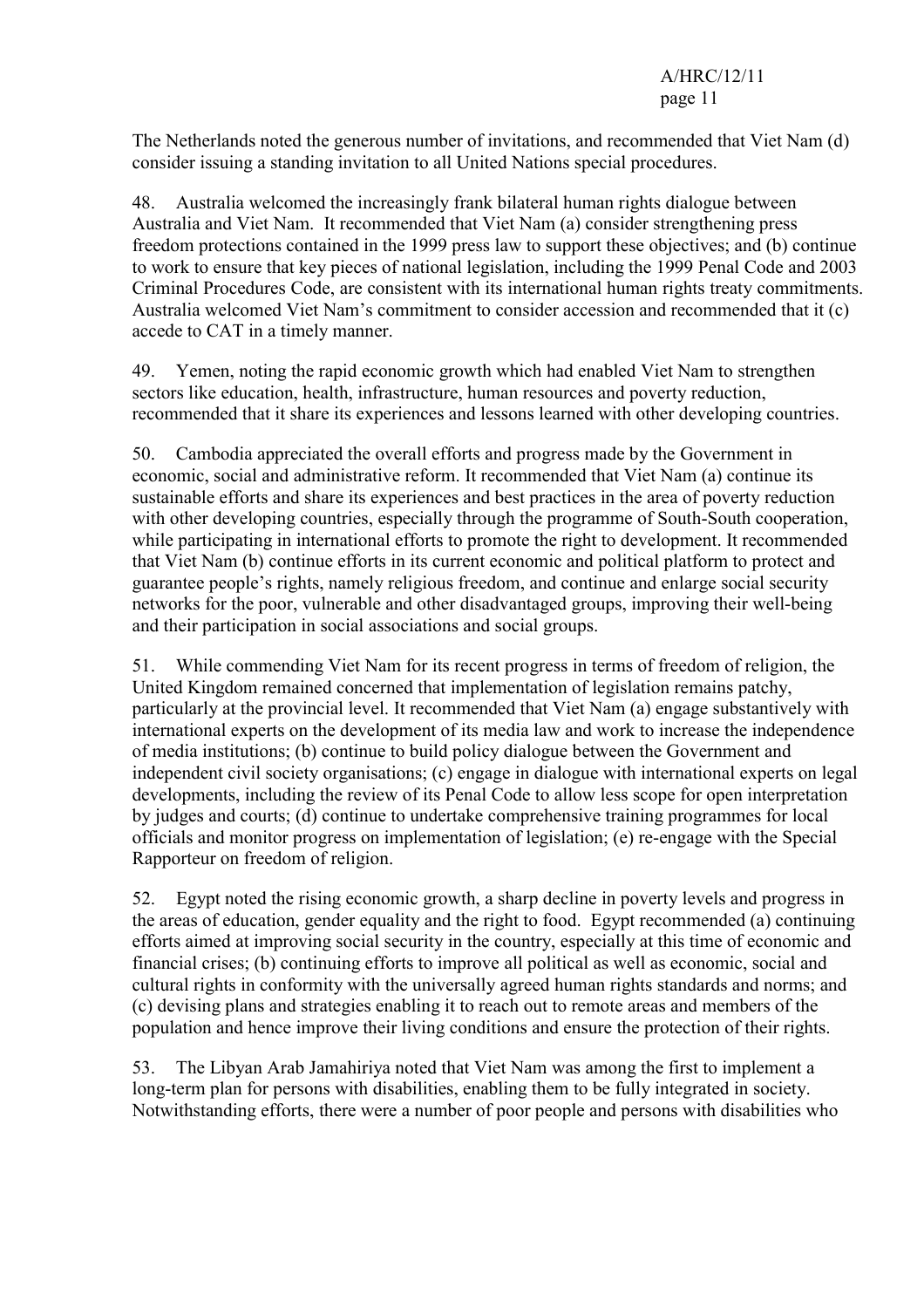suffered from discrimination. It recommended that Viet Nam make the necessary efforts to improve the living conditions, stability and integration within society of persons with disabilities.

54. Japan noted that it has for many years assisted Viet Nam in developing the legal system and expressed its intention to continue to assist. Japan recommended that Viet Nam (a) continue to make further efforts to advance the human rights of socially vulnerable people, including ethnic minorities, persons with disabilities, women, children, persons with HIV/AIDS and victims of human trafficking; (b) develop its domestic legal system and ensure the appropriate execution of the law towards the implementation of the international human rights instruments to which it is party.

55. Highlighting Viet Nam's excellent results in, inter alia, poverty reduction, Mexico recommended (a) taking necessary measures to establish a national human rights institution in accordance with the Paris Principles; (b) enhancing its cooperation with the United Nations special procedures, particularly extending an invitation to the Working Group on Arbitrary Detention; and, with a view to complementing the initiatives taken by the Government concerning ethnic minorities, (c) favourably considering the ratification of ILO Convention No. 169 concerning Indigenous and Tribal Peoples in Independent Countries.

56. Azerbaijan noted the legal basis existing in Viet Nam to protect and promote children's rights. It recommended that the Government (a) continue its efforts in the field paying inter alia particular attention to vulnerable groups such as children, women, persons with disabilities and ethnic minorities. It asked whether Viet Nam envisaged establishing a national system to receive, monitor and investigate complaints on child abuse. It noted that patriarchal attitudes and domestic violence still remain a challenge. It recalled that a number of the country's reports to treaty bodies are overdue, and asked about the reasons. Azerbaijan recommended that Viet Nam (b) consider ratifying ICRMW and CPD; and (c) establish a national human rights institution in compliance with the Paris Principles.

57. Sri Lanka stated that Viet Nam more than any other country has stood up for the human rights of its own people and throughout the world by fighting for national independence, freedom and social progress. It noted that nothing is more precious than independence and freedom, which the people of Viet Nam have demonstrated. Sri Lanka commended the national report of Viet Nam and urged that the five lessons contained in the national report be disseminated as widely as possible and that Viet Nam disseminate its rich experience globally as much as possible.

58. Noting that Viet Nam is faced with challenges in vocational training, improving natural disaster management and protection of vulnerable groups, the Syrian Arab Republic recommended (a) continuing its efforts to meet these development challenges, achieve sustainable development and enhance the State capacities to protect rights and fundamental freedoms of all Vietnamese citizens; and (b) sharing the five lessons included in its national report with developing countries.

59. New Zealand welcomed the commitment to strengthen cooperation and recommended that Viet Nam (a) issue a standing invitation to all special procedures and, in particular, that it seeks visits by the Special Rapporteurs on freedom of religion or belief, freedom of expression, torture and violence against women. It recommended that Viet Nam (b) permit independence of the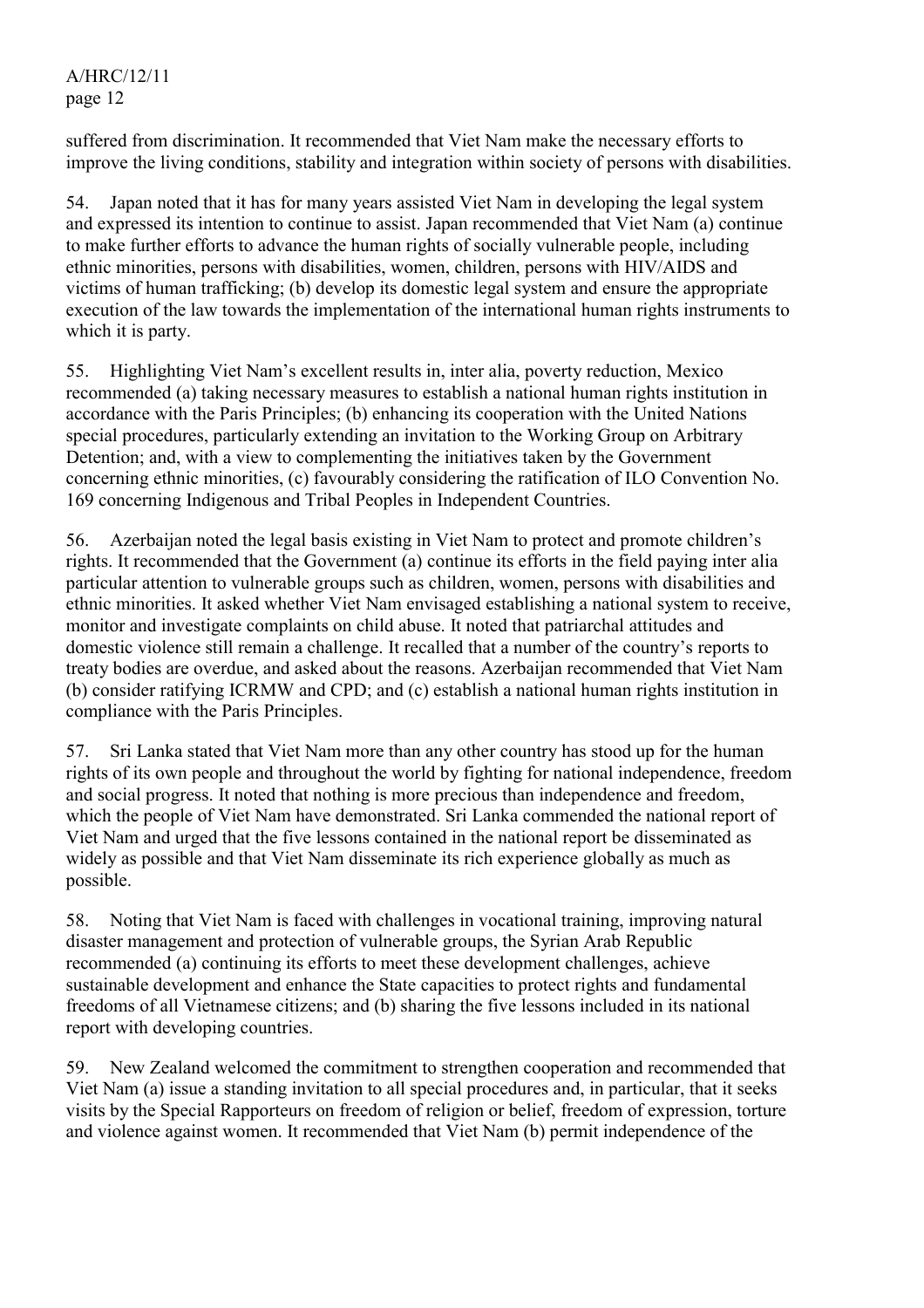media, improves its implementation article 19 of ICCPR and allow the establishment of privately-run media organizations. New Zealand was interested to hear what steps Viet Nam is taking to combat discrimination against women. It recommended that Viet Nam (c) take steps to abolish the death penalty and increase transparency around its use; and (d) establish a national human rights institution, in accordance with the Paris principles.

60. Austria referred to article 120 of the Criminal Procedure Code and asked if the Government is considering any changes. Austria recommended that the Government (a) take concrete steps to effectively ensure that all persons deprived of their liberty are brought before a judge without delay. Referring to concerns about Decree No. 89/198, it recommended that the Government (b) provide public information on how many detention camps the police and military have in fact set up and how many persons are detained therein; and (c) ensure unhindered access to legal representation by persons detained in such facilities. Austria recommended (d) intensifying efforts to combat child prostitution, providing effective support to the children affected and sensitizing the police to this problem in particular through adequate training courses.

61. Switzerland was carefully monitoring measures to deal with corruption. It noted that mass media play a crucial role and recommended that Viet Nam (a) ensure that the review of the press law follows the international standards on this subject, particularly with respect to protection of journalists. It recommended that Viet Nam (b) revise its legislation on the death penalty to bring it into line with existing international standards on the subject, especially concerning transparency. Switzerland urged Viet Nam (c) to fully implement the land law and (d) to issue a standing invitation to all special procedures.

62. Bangladesh stated that rapid economic progress, pro-people policies and ongoing legal reform will contribute to improvements. Bangladesh recommended that the Government (a) share its successful development experiences in the area of poverty alleviation, agricultural reform, education and health care with other developing countries; (b) strengthen its efforts in generating social awareness on positive gender roles, targeting particularly alleviation of existing gender-based disparities in education and the labour market; and (c) continue ongoing legal reforms and seek technical assistance from relevant international partners if deemed necessary.

63. Asking whether Viet Nam would accept a visit by the Special Rapporteur on freedom of opinion and expression, Finland recommended (a) allowing media to take their watchdog role in society, (b) amending its press law to comply with ICCPR, and (c) repealing or amending its Penal Code to ensure that it cannot be applied in an arbitrary manner to prevent the freedom of expression. Asking whether Viet Nam would accept a visit by the Special Rapporteur on extrajudicial, summary or arbitrary executions, Finland recommended (d) imposing a moratorium on executions immediately with the ultimate goal of abolishing the death penalty altogether.

64. Germany noted the concerns of the Committee on the Rights of the Child about the increasing level of child prostitution and sex tourism and asked about measures taken. Germany recommended (a) strengthening cooperation with United Nations human rights mechanisms; (b) inviting and facilitating the visit of the Special Rapporteur on freedom of religion and belief; (c) establishing a national human rights institution in accordance with the Paris Principles; (d) taking all necessary measures to end restrictions on the rights to freedom of expression and peaceful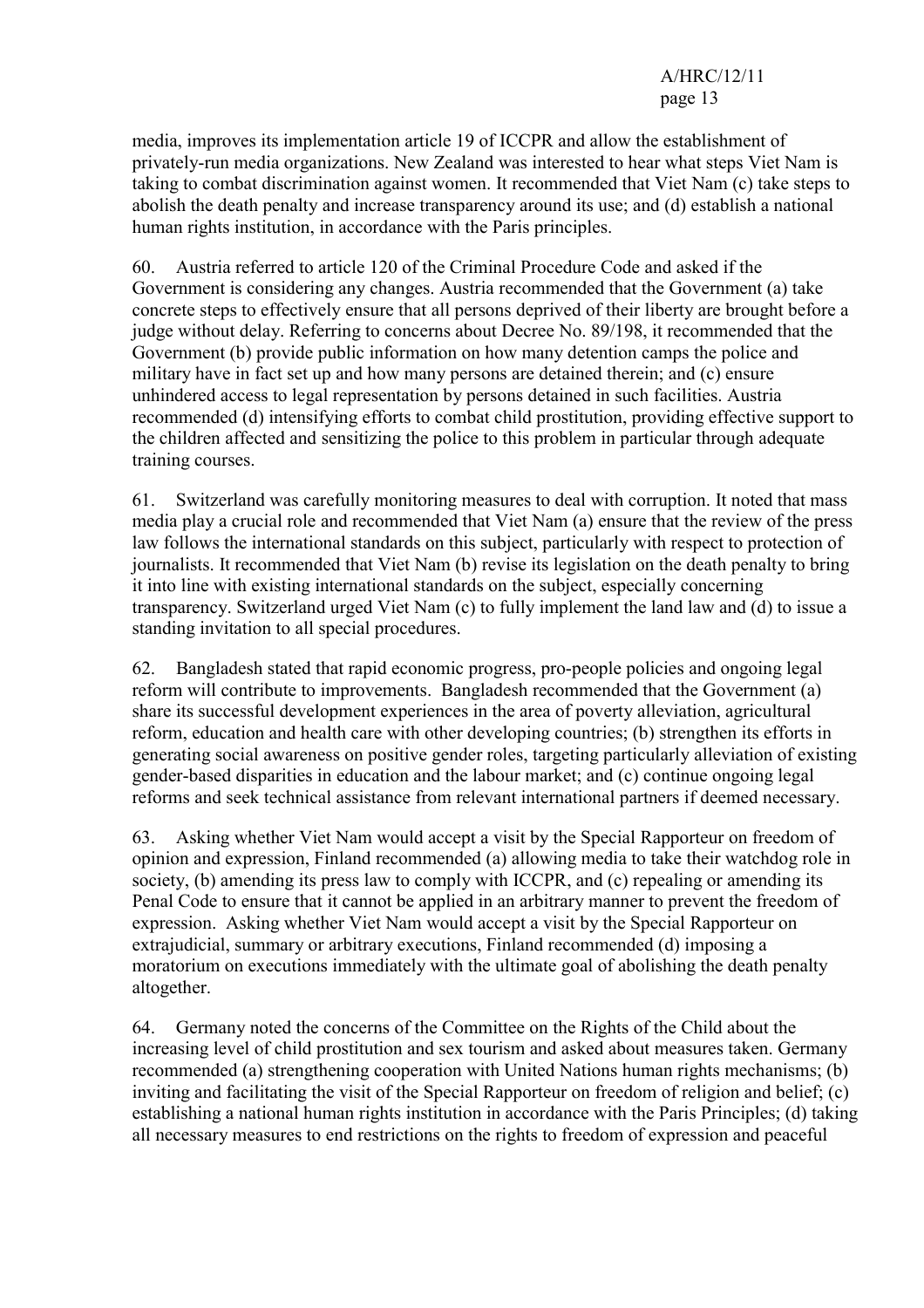assembly. It also recommended (e) publishing all information about the imposition and use of the death penalty, including information on executions carried out and (f) reducing the number of offences liable for the death penalty.

65. Turkey encouraged the Government to extend an open invitation to all special procedures and recommended that the Government (a) take concrete action to strengthening the legal basis for the accountability of State authorities and improvement of judicial scrutiny over their activities. It asked about measures to improve the juvenile justice system and recommended the Government to (b) pursue judicial and administrative reforms with a time-bound action plan to build an effective, open and transparent legal system based on the rule of law. It recommended that the Government (c) ratify the Protocol to Prevent, Suppress and Punish Trafficking in Persons and (d) continue its socio-economic development plans and take targeted measures to ensure active participation of women in the labour market.

66. The United States recommended that Viet Nam (a) demonstrate its commitment to article 69 of its Constitution, article 19 of ICCPR and article 19 of the Universal Declaration of Human Rights by ensuring freedom of expression for members of the press without fear of arbitrary arrest or prosecution, provide for the free flow of information on the Internet and abolish restrictive regulations on blogging and the media; (b) demonstrate its commitment to articles 50 and 69 of the Constitution, articles 19, 21, and 22 of ICCPR and article 20 of the Universal Declaration by allowing individuals to speak out on the political system and by releasing all prisoners of conscience, such as Father Nguyen Van Ly, Nguyen Van Dai and Le Thi Cong Nhan, and abolish vague "national security" provisions such as articles 84, 88, and 258 used to convict those who voice dissent against the Government or its policies. It recommended that the Government (c) in accordance with article 70 of the Constitution, speed the process for the local registration of churches and religious organizations as mandated under the framework on religion and allow for an equitable resolution of property disputes as required under the Constitution and the Prime Minister's decree on religious property, and (d) recognize the United Buddhist Church of Vietnam and allow it to function independently of the Vietnamese Buddhist Sangha as well as allow multiple branches of the Hao Hao and Cao Dai faiths.

67. Morocco requested further information on the Peoples' Inspection Councils and Public Investment Surveillance Councils. Morocco recommended: (a) reinforcing advocacy and information measures through specific human rights education and training programmes; (b) continuing paying attention to equality of opportunities, and creating favourable conditions for people residing in rural and mountainous areas; (c) taking supplementary measures to support access of minority children to education by helping them maintain and develop their traditions and languages; (d) continuing national efforts aimed at combating forced labour and trafficking in persons; (e) taking necessary measures to prevent, suppress and punish trafficking in persons, particularly women and children.

68. India noted that the Committee on the Rights of the Child welcomed national action plans on children and trafficking in women and children, and it appreciated acknowledgments of challenges including the rich-poor gap and urban-rural disparity. It recommended that the Government (a) continue to pay special attention to disadvantaged sections of the society, in particular the ethnic minorities and persons with disabilities, so as to ensure their fuller participation in the socio-political life of the country. It also recommended that the Government (b) continue its efforts to preserve the language and culture of the country's ethnic minorities.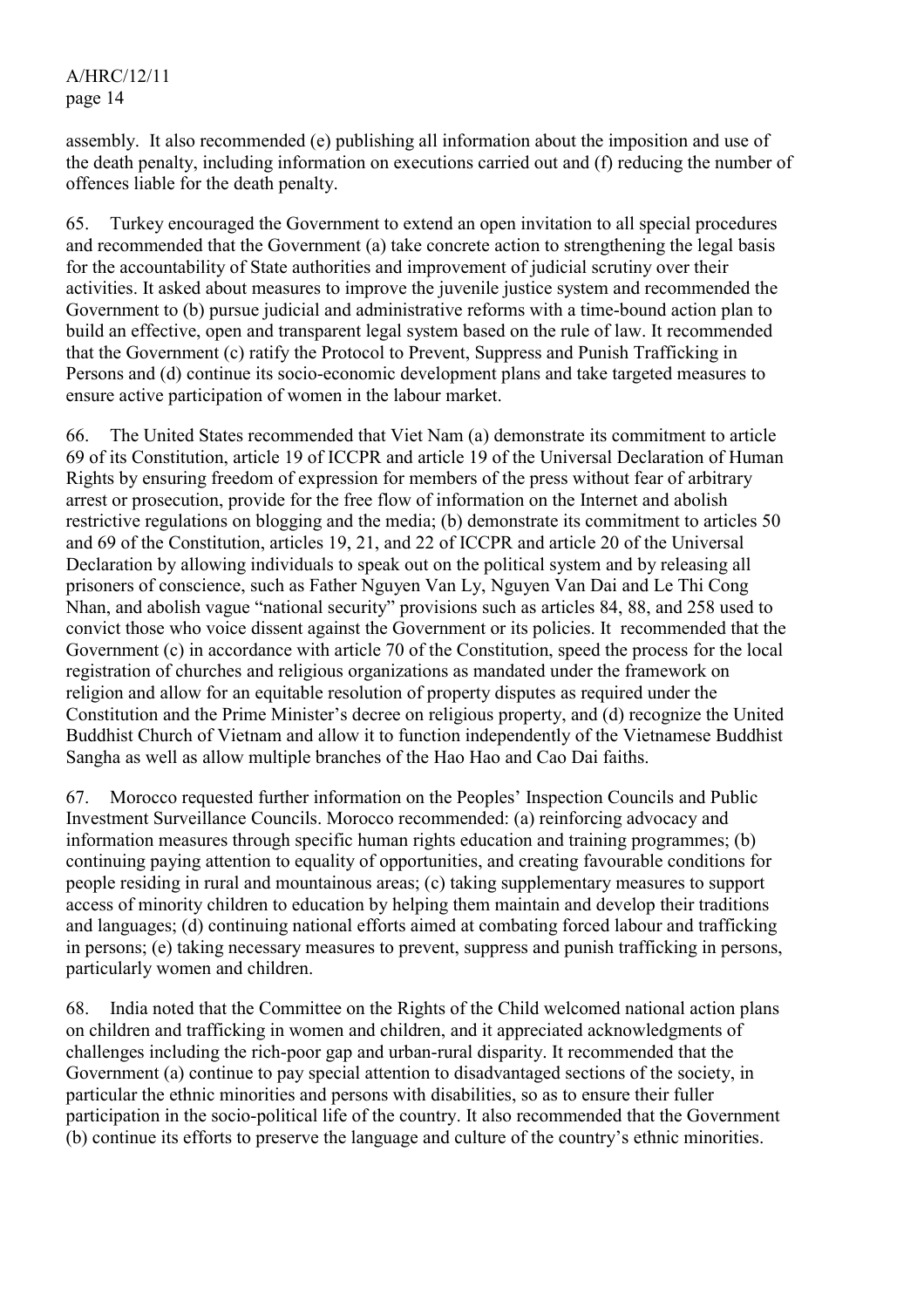69. In responding to statements, the delegation of Viet Nam noted the Government's principle to guarantee social equality to allow all people to enjoy the benefits of development. The Government is determined to take stronger measures, such as additional programme in areas with a high proportion of poor households, vocational training for farmers, implementation of insurance and voluntary insurance, programmes on social housing for the poor, students, migrant workers, ethnic minorities, allocation of land for production, and provision of added resources for social safety from the State budget. The target is to bring the poverty rate below 10 per cent in 2010.

70. The delegation noted that international standards on the rights of employees and on trade unions are stipulated and protected in the Constitution and laws, and that Viet Nam has signed and ratified a number of ILO conventions. Vietnam's trade union has nearly 8 million members in enterprises of both State and private sectors and is the legitimate representative body in protecting the interest of employees. Vietnam is studying the contents of the remaining conventions, including ILO Conventions 87 and 98.

71. Viet Nam will strictly enforce the law on gender equality and the law against domestic violence, which was adopted in 2006.

72. The delegation noted that Viet Nam is a unified country with 54 ethnic groups, 53 of which are minorities making up nearly 14 per cent of the population. The equal political rights of the ethnic minorities are proclaimed in the Constitution, and any ethnic-based division or discrimination is forbidden. The proportion of ethnic minorities in all levels of the administration is increasing. Nationalities enjoy equality in education and health care, and the cultural identities, language and scripts of all nationalities are preserved and promoted. Viet Nam builds houses for poor ethnic minority people, promoting education and builds boarding schools for ethnic minority students. Languages and scripts of the ethnic minorities are taught in their schools and public offices; the areas of ethnic minority people have seen rapid development and improved conditions, with places of worship preserved and upgraded. The delegation acknowledged that ethnic minority areas still lag behind in terms of development

73. On religious issues, the State considers religion and belief a legitimate demand of the people, as proclaimed in the Constitution and legal documents. Viet Nam has 20 million followers of Buddhism, Catholicism, Protestantism and Islam, among others. Religious activities as Vesak of Buddhism, Christmas and Easter of Catholicism and Protestantism and Ramadan of Islam are organized with the participation of hundreds of thousands of followers. Viet Nam has also allocated land for the religions to build worshipping places. Religious texts have been printed in ethnic minority languages, such as Bana, Ede, Jarai and Khmer.

74. The Criminal Code had stipulated 44 offences subject to the death penalty; that was now reduced to only 29 offences and the death penalty was only applied to extremely serious crimes, such as drug trafficking and cruel murder to deter the criminals. Public opinion in Viet Nam is not yet ready for the complete removal of the death penalty. In 2006, Vietnam revised the law on complaints and denunciation, which allows organizations and individuals to lodge lawsuits in the judicial court to review the decisions made by administrative agencies related to the legitimate rights of the plaintiff.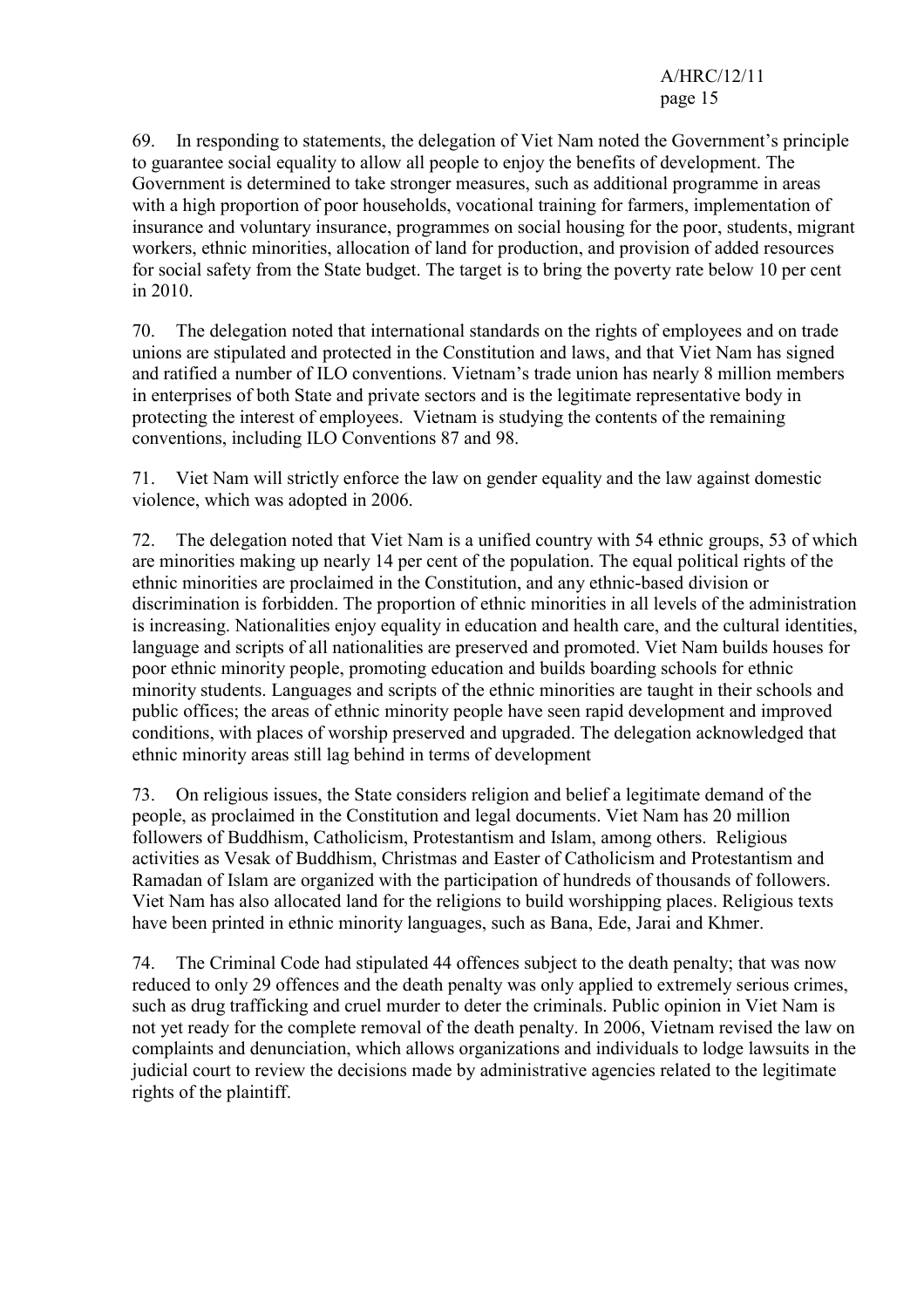75. The delegation stated that Viet Nam has enacted codes, laws and provisions to ensure social safety and deal strictly with acts infringing on national security and social stability, including the 1999 Criminal Code and the 2004 Law on National Security. The laws related to national security are in conformity with Viet Nam's socio-economic and political conditions as well as the international laws that Viet Nam has acceded to. There are no so-called "prisoners of conscience" and no one is arrested for criticizing the Government; only those who violate the laws have to bear criminal responsibility.

76. The delegation stated that any violations committed by individuals, State agencies or law enforcement officers shall be strictly dealt with in accordance with the law in force. Joining CAT is in principle in conformity with the policy and law of Viet Nam, which is taking speedy steps to join this Convention.

77. On the conditions of detention and reform of inmates and those subjected to temporary detention and investigation and interrogation, the delegation noted that all citizens have the right to complaints, and that in case of miscarriage of justice, those involved in the proceedings must compensate and can even be prosecuted criminally. The delegation reaffirmed that Vietnamese law prohibits all acts of torture and there is no practice of torture or degrading treatment of law offenders and those under detention for investigative purposes. It also stated that there are no detention camps of the military or police in Viet Nam. Every year, the State grants special amnesty for inmates with good conduct. In early 2009, 15,000 inmates were commuted and released.

78. Furthermore, the courts abide by the principle of equality, and no one is deemed guilty and punished, including being put under probation, until so found and sentenced by the court. Judges and people's grand juries are independent and only abide by the law, and Vietnamese law has strict rules on temporary arrest and detention. The delegation referred to an increased interest in judicial reform, which aims to make court hearings more democratic and transparent. The courts have ordered cash compensation for 80 per cent of those making petitions for remedy, and the rest of the cases are being settled.

79. The delegation referred to Constitutional provisions and stated that the rapid development of the press in Viet Nam testifies to the freedom of speech, freedom of press and the right to information. The press, inter alia, monitors the implementation of laws and is indispensable for combating corruption. Every citizen has the right to provide feedback on socio-economic development plans and programmes, and many cases of corruption and wrongdoing have been detected and denounced by the people and brought to justice. With people's feedback, authorities have cancelled or adjusted many major construction projects. The Government has implemented training and retraining programmes for over 2,000 journalists, thus helping improve the quality and reliability of the media. The law stipulates that socio-political and professional organizations are allowed to publish newspapers, and a new draft press law will consider allowing enterprises to publish newspapers.

80. Côte d'Ivoire noted that Viet Nam provides appropriate nutrition for its population and that 20 per cent of its budget is dedicated to education. It recommended that Viet Nam (a) continue and enhance efforts to reduce the level of poverty, especially for vulnerable groups, so as to boost employment, improve access to health and increase available social housing, and (b)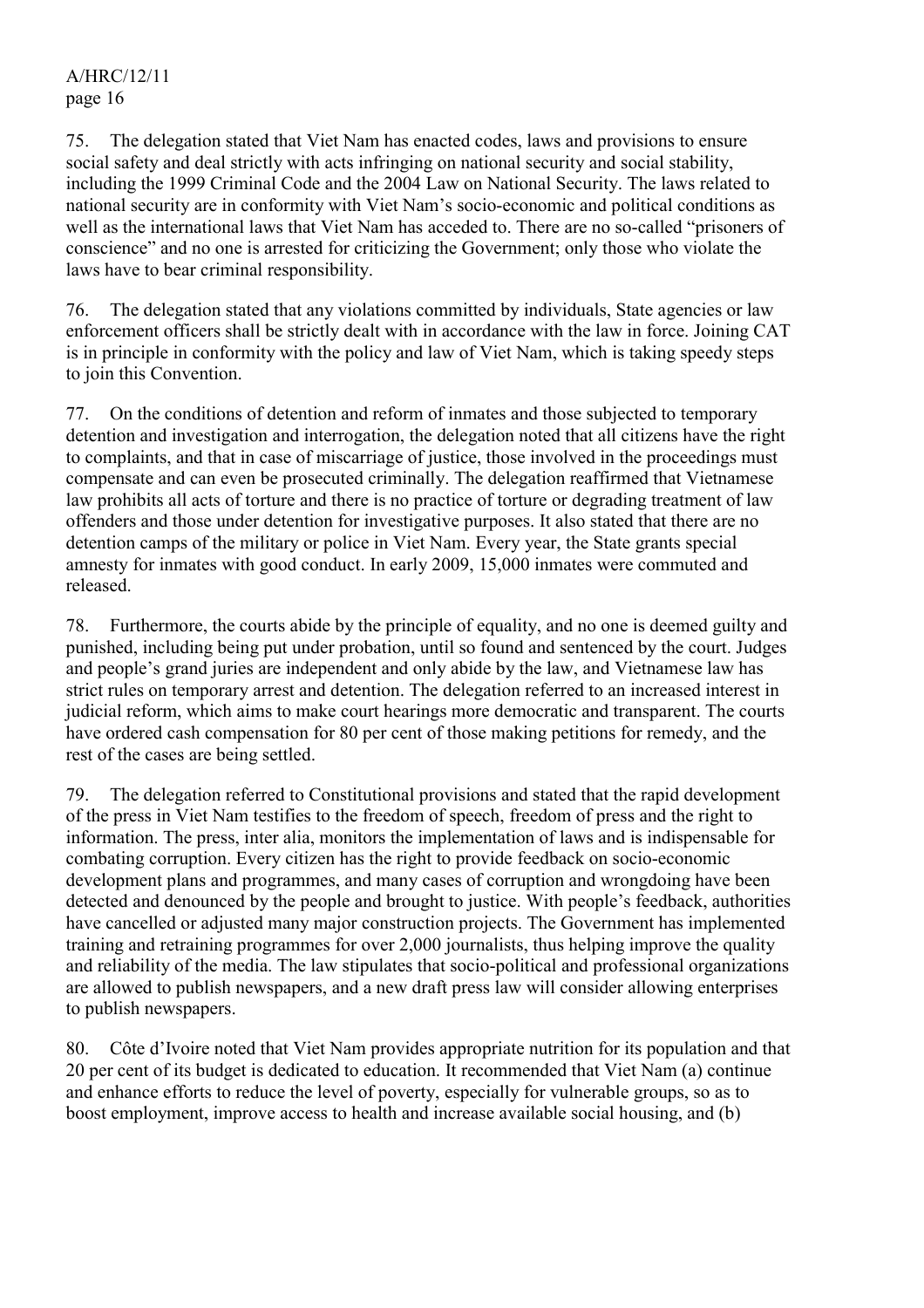continue reforming the judiciary and civil service and building a State based fully on the rule of law.

81. While commending the efforts, the Republic of Korea expressed concern that some parts of the rural population, ethnic minority women and children and persons with disabilities benefit little from the improved economic conditions. It recommended strengthening efforts in the areas of civil and political freedoms that include freedom of expression and the press and freedom of religion.

82. Nigeria noted challenges faced, including limited resources, inadequate training for judicial personnel and the high unemployment rate. Nigeria called on the international community to provide the necessary resources. Nigeria recommended that Viet Nam (a) ratify CPD and put in place the draft law on people with disabilities in timely fashion; (b) sign and ratify the CAT as recommended by the Committee on the Elimination of Discrimination against Women in 2007; and (c) improve prison conditions.

83. Argentina recommended that Viet Nam (a) take the necessary steps to comply with ICCPR, particularly to reduce cases of arbitrary detention and ensure that the right to a fair trial based in law is guaranteed; (b) take the necessary steps to ensure that citizens can fully enjoy these rights; (c) consider the possibility of inviting the Special Rapporteurs on freedom of expression and freedom of religion to visit the country. Argentina recommended (d) ratification of the second Optional Protocol to ICCPR to abolish the death penalty; until this happens it commends the reduced number of crimes to which this penalty is applicable and hopes that this will be done in accordance with international standards and in full transparency. Argentina recommended that Viet Nam (e) ratify CED, the Rome Statute, the Palermo Protocol and the conventions on refugees and stateless persons. It asked about experiences in reforming the judicial system, rebuilding institutions in a post-conflict situation, and on measures to reduce hunger and meet the needs of vulnerable groups.

84. South Africa noted that promotion and protection of the human rights of persons with disabilities, especially those wounded in the war, is an example of a best practice to be emulated. It recommended ratifying CPD.

85. France referred to a draft bill in 2008 to revise the criminal code to reduce the number of crimes to which capital punishment is applicable, and asked when this is likely to be approved. It asked if Viet Nam would be willing to host visits by all requesting special rapporteurs and not only those working on economic, social and cultural rights. It asked about measures to prevent, combat and eradicate discrimination and violence against persons belonging to ethnic minorities. France recommended that the Government (a) take measures advocated by the Human Rights Committee to bring to an end restrictions to freedom of expression and opinion and to end, notably, restrictions on the creation of private media at the same time; (b) set up a national human rights institution in accordance with the Paris Principles; and (c) sign and ratify the Rome Statute.

86. Lebanon commended the ongoing efforts and noted that these have to be measured against the challenges of poverty, lack of adequate infrastructure and global crisis. Lebanon recommended that Viet Nam (a) maintain its commitment to strike a balance between the opening up of their economy and minimizing the adverse impacts on the most vulnerable and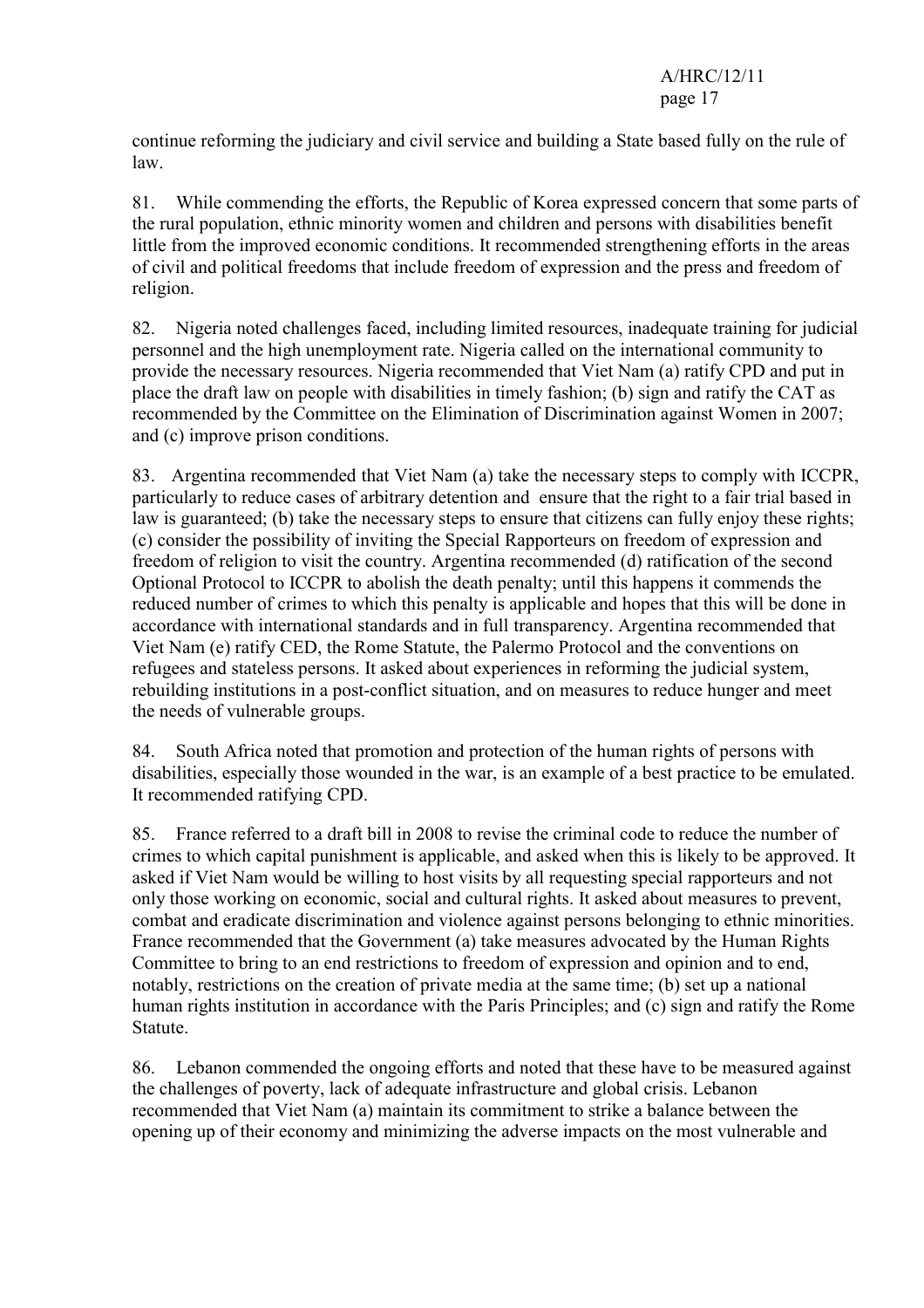disadvantage groups in the society. It recommended that Viet Nam (b) uphold the progress it has achieved in ensuring religious freedom to the different communities and ensuring that religious and belief activities continue to be a vibrant and enriching feature of Vietnamese society.

87. Italy recommended (a) stepping up efforts to ensure the full respect of freedom of religion and worship, including by reviewing laws and provisions at all levels, related to the freedom of religion, in order to align them with article 18 of ICCPR; (b) giving a positive reply to the request to visit the country made by the Special Rapporteur on freedom of religion in 2008; (c) fully guaranteeing the right to receive, seek and impart information and ideas in compliance with article 19 of ICCPR; and (d) developing a national strategy to include in the school system at all levels appropriate measures in the field of human rights education in accordance with the Plan of Action 2005-2009 of the World Programme for Human Rights Education.

88. Mauritius urged the international community to continue to assist in the area of poverty reduction. It noted developments to, inter alia, strengthen the legal basis for the accountability of State authorities in implementing human rights treaties. Mauritius asked for information on any plans to establish a national human rights institution, as also recommended by the Human Rights Committee, and on any challenges faced in this regard. It sought more information on any recent reforms to the judicial system, including with respect to legal aid.

89. Chile appreciated the efforts to fight extreme poverty. Chile recommended to Viet Nam that it consider (a) ratifying CAT and (b) the Optional Protocol thereto as soon as possible. Chile also noted the intention expressed to reduce the scope of the application of this punishment. Chile asked for more information about actions intended to redress, inter alia, the need to maintain social and political stability in order to achieve development, what Viet Nam understands by this concept, and how Viet Nam is going to ensure stability without imposing one single model on society.

90. Poland recommended (a) establishing a permanent independent human rights monitoring body, including child rights monitoring body. Noting reports that members of particular religious groups are facing serious limitation in the exercise of their right to freedom of religion and belief, Poland recommended (b) ensuring that legislation and the practice of the State are in full compliance with the requirements of article 18 of ICCPR. It recommended (c) repealing ordinance 44 on regulating administrative justice, which authorizes administrative detention, house arrest or detention in special protection centre and psychiatric facilities for two-year renewable periods without trial.

91. Pakistan referred to ongoing challenges acknowledged, and asked about specific measures being considered to ensure and enhance socio-cultural harmony among various ethnic and religious minorities. Pakistan recommended that Viet Nam (a) give priority and pay special attention to the problems faced by different minority groups, in particular the student community; (b) expedite implementation of its voluntary commitments; (c) enhance effectiveness of its legal, executive judiciary and law enforcements reforms, in line with international human rights standards.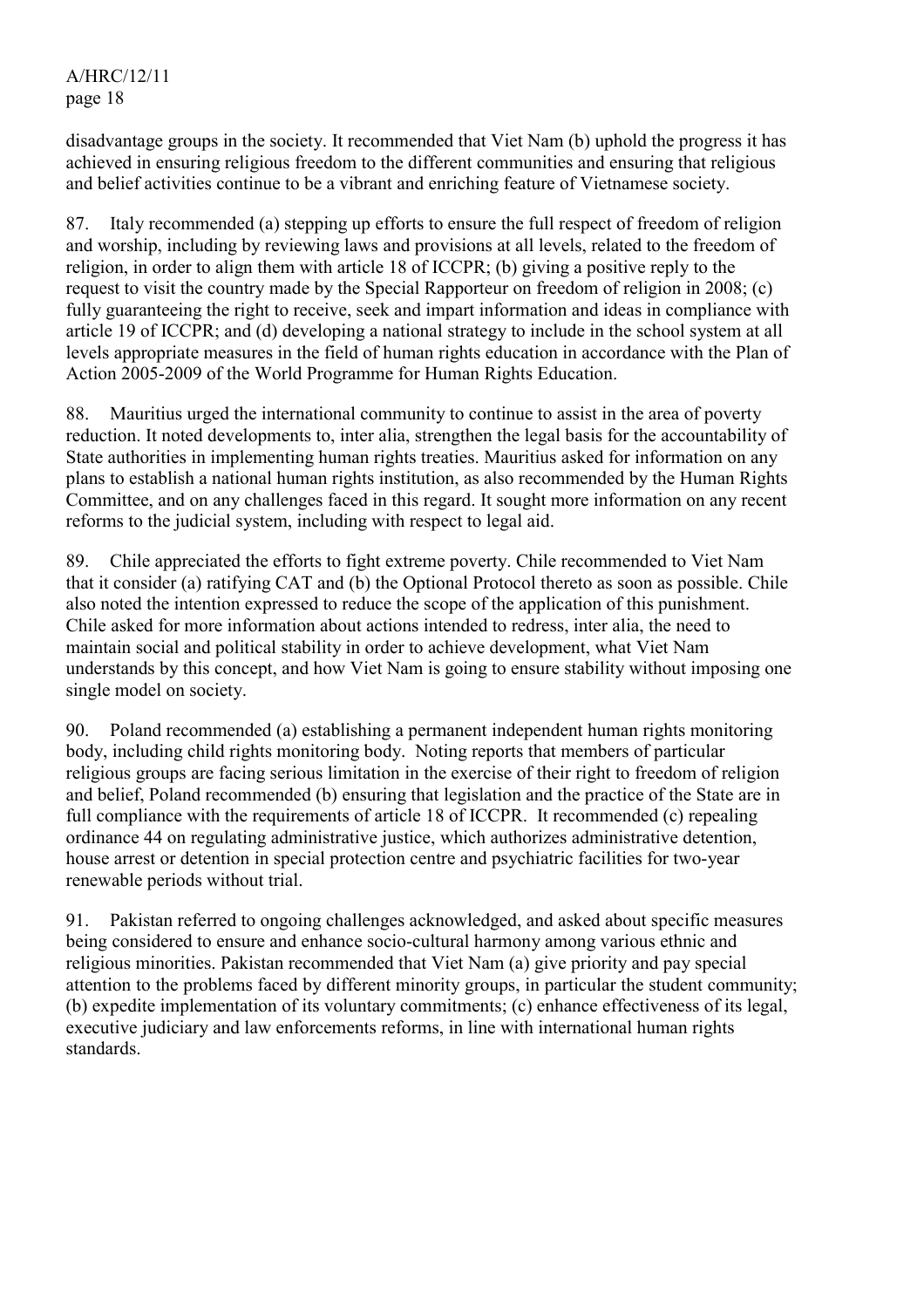92. Burkina Faso encouraged Viet Nam to further cooperate with the various United Nations special mechanisms, which would be proof of transparency and cooperation. Burkina Faso urged Viet Nam to continue its efforts in favour of the effective respect of individual and collective liberties. Burkina Faso recommended Viet Nam to strengthen its institutional mechanisms for the promotion and efficient protection of human rights by implementing the various international Conventions to which it is party and called upon the international community to back Viet Nam in this endeavour.

93. Brunei Darussalam appreciated Viet Nam's cooperation in ASEAN's efforts towards establishing a human rights body. Brunei Darussalam supported Viet Nam's commitments to continue working with other countries, the United Nations and agencies to ensure better enjoyment of human rights in the country.

94. Palestine noted the fight against gender disparities as a matter of concern, and commended that the situation is improving due to the Law on Gender Equality. It noted that Viet Nam still has to deal with the maintenance of poverty for some categories of the population, epidemics, natural disasters and climate change, which the leadership of the country is fully aware of. Palestine recommended Viet Nam to pursue its work, with the proper perspective it shows continuously, particularly in the training of its governmental staff.

95. Nepal noted with great appreciation the increasing role of the National Assembly in legislating and managing diverse views. It recommended Viet Nam to continue its efforts to preserve languages and culture of ethnic minorities and to promote and protect economic, social and cultural rights of its people, and share its experience on poverty reduction and agriculture development.

96. Zimbabwe recommended (a) sharing and exchanging its experiences with other nations, especially developing ones, in legal system reforms and (b) continuing the momentum on the provision of quality goods and services especially in education and health and in the disadvantaged areas that are difficult to access and those with a high preponderance of minorities.

97. Tunisia congratulated Viet Nam for the ideology underpinning political action being focused on the people, constituting both a purpose and driving force of political and social development. Tunisia welcomed the commitments of Viet Nam in paragraph 88 of the national report, and recommended it to continue the reforms under way, notably the attention to the promotion of the rights of women and children, and providing necessary protection and personal fulfilment.

98. Belarus noted considerable development in all sectors and the particular importance of having the right to work properly guaranteed. Belarus recommended that Viet Nam (a) continue the process of acceding to the appropriate ILO Conventions. Belarus noted that Viet Nam tries to comply with its obligations, and recommended that it (b) continue to accede to international human rights instruments and the regular reporting system attached thereto.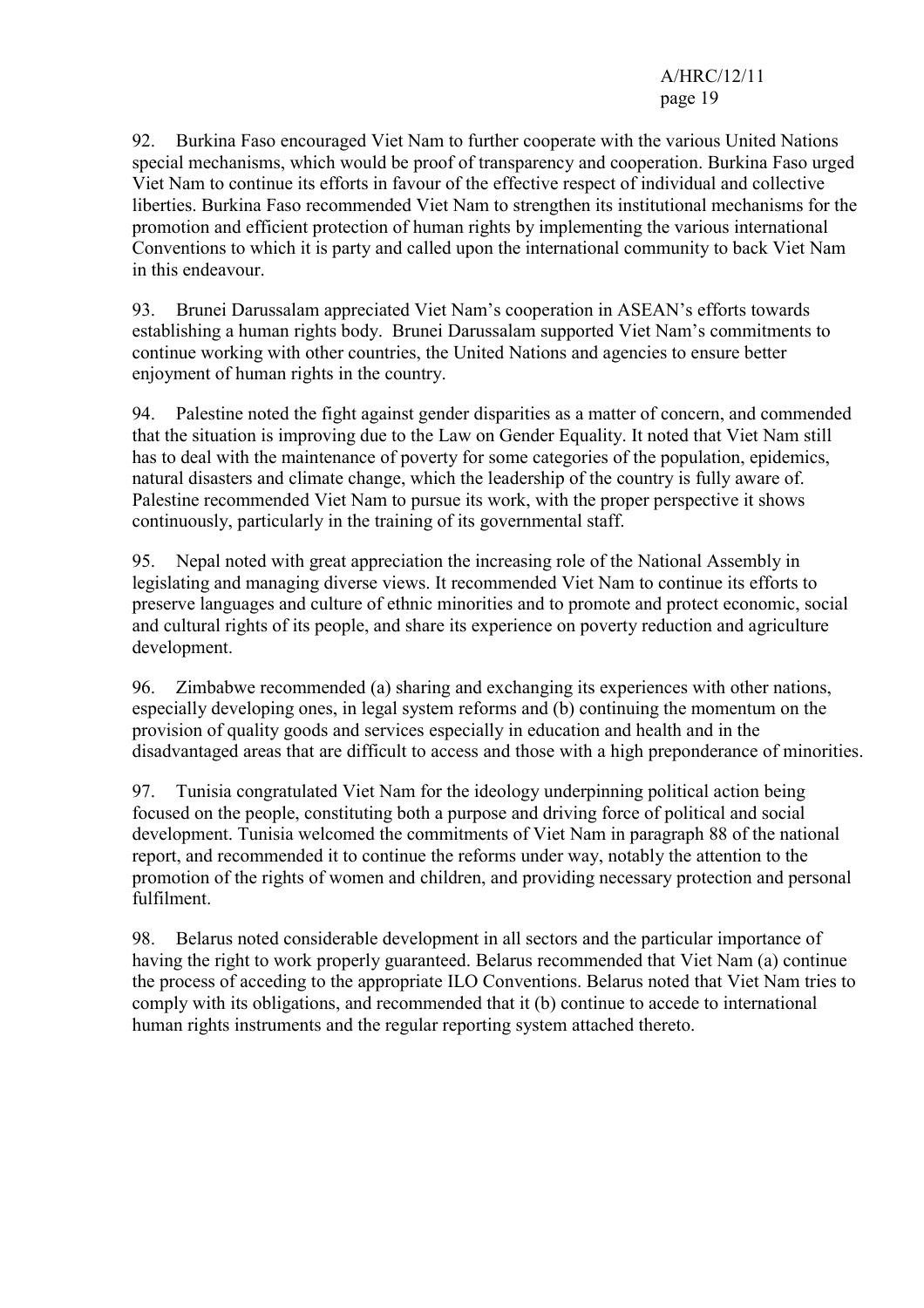## 二、结论和/或建议

 99. 互动对话期间制定的建议受到了越南的审查,以下所列建议得到了越南 的支持:

- 1. 继续履行它所加入的国际条约规定的义务(阿尔及利亚);
- 2. 考虑批准《残疾人权利公约》(南非)(阿塞拜疆)(尼日利亚)并及时制 定残疾人问题法律草案(尼日利亚);
- 3. 及时加入《禁止酷刑公约》(澳大利亚)(瑞典)(尼日利亚);遵循消除 对妇女歧视委员会 2007 年提出的建议(尼日利亚);考虑加入《禁止 酷刑公约》(阿尔及利亚);考虑批准《禁止酷刑公约》(智利);
- 4. 考虑加入《联合国打击跨国有组织犯罪公约》(马来西亚)及其关于预 防、禁止和惩治贩卖人口特别是妇女和儿童行为的议定书(马来西 亚)(阿根廷)(土耳其);
- 5. 考虑批准《保护所有人免遭强迫失踪国际公约》、《关于难民地位的 公约》、《关于无国籍人地位的公约》和《国际刑事法院罗马规约》 (阿根廷);
- 6. 考虑批准《保护所有移徙工人及其家庭成员权利国际公约》(阿塞拜 疆);
- 7. 继续加入各项国际人权文书及其规定的定期报告制度(白俄罗斯);
- 8. 考虑批准其余核心人权公约(印度尼西亚);
- 9. 发展其国内法律制度并确保适当实施和执行法律,争取执行它已加入 的国际人权文书(日本);
- 10. 加速法律改革和公共行政方案,争取深化和拓展民主准则、原则和标 准(马来西亚);
- 11. 与国际专家展开对话,讨论法律发展动态,包括审查其《刑法典》, 以便缩小法官和法院自由解释这些规定的余地(联合王国);继续努力 确保国家关键立法,包括 1999 年《刑法典》和 2003 年《刑事诉讼 法》,符合国际人权条约义务(澳大利亚);
- 12. 通过执行它所加入的各项国际公约来加强其增进和有效保护人权的体 制机制,并呼吁国际社会支持它展开这方面的努力(布基纳法索);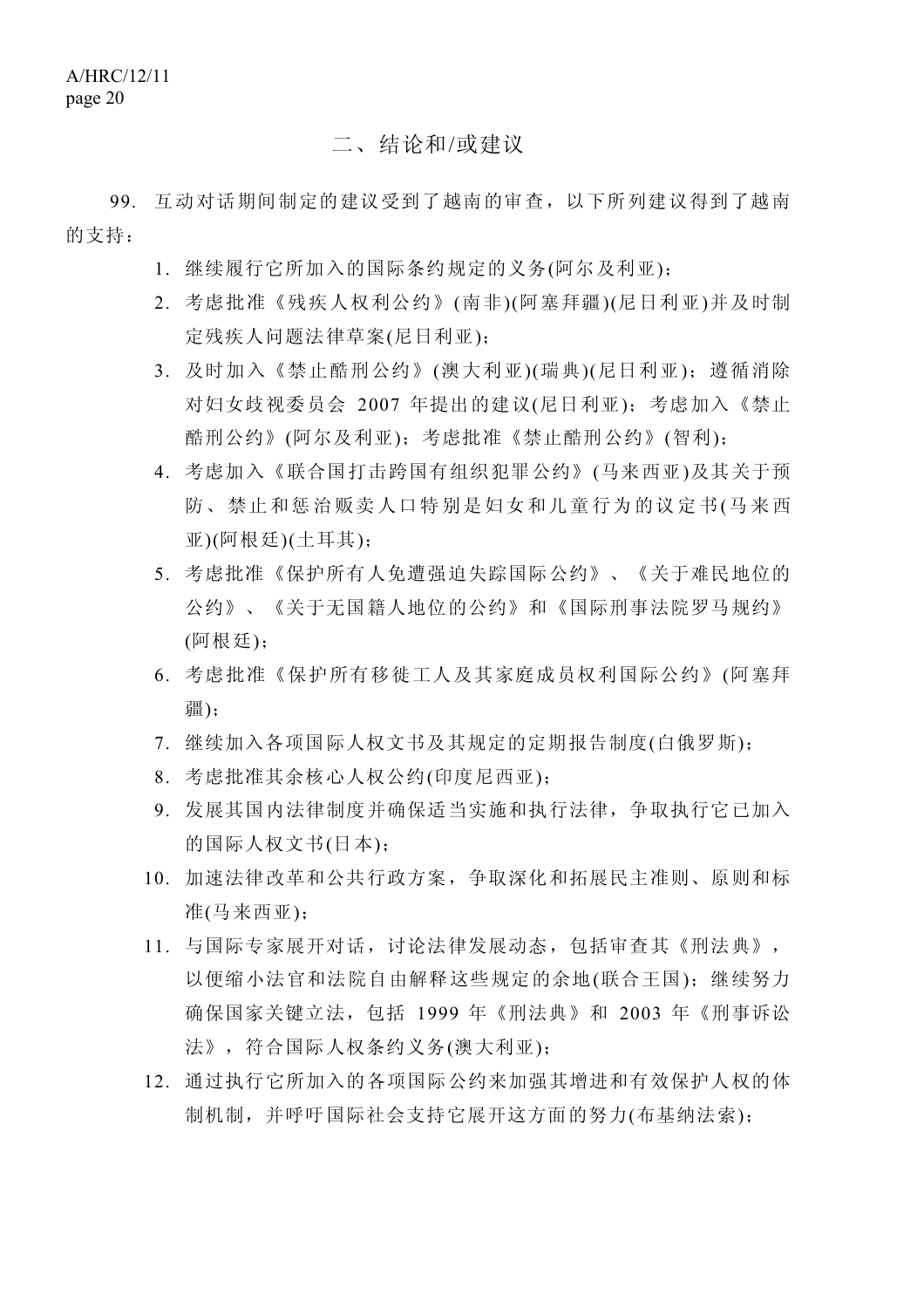- 13. 继续展开旨在增进和保护人权方面的努力(贝宁);采取具体的措施, 进一步增进和保护经济、社会和文化权利,包括发展权,以便更好地 实现千年发展目标(伊朗伊斯兰共和国);
- 14. 继续努力,按照普遍公认的人权标准和准则,改进所有政治权利以及 经济、社会和文化权利(埃及);
- 15. 进一步努力动员所有适当的社会和政治组织参与增进和保护人权(朝 鲜民主主义人民共和国)(俄罗斯联邦);
- 16. 适当注意将普遍人权价值观与越南的具体情况调和起来(阿尔及利 亚);
- 17. 继续为所有有关政府当局提供和扩大人权教育和培训,以便建立政府 官员的能力,并确保有效执行与人权有关的法律(泰国);继续执行针 对地方官员的全面培训方案,监督执行立法方面的进展(联合王国);
- 18. 通过具体的人权教育和培训方案加强倡导和宣传措施(摩洛哥);
- 19. 按照世界人权教育方案 2005-2009 年行动计划,制定一项国家战 略,将人权教育领域里的适当措施纳入所有各级学校系统(意大利);
- 20. 逐步实现第 9/12 号决议中提出的各项人权目标(巴西);
- 21. 按照其连续不断表明的正确观点,特别是在政府工作人员培训方面展 开工作(巴勒斯坦);
- 22. 增强与联合国各特别程序的合作(德国)(墨西哥);
- 23. 与宗教自由问题特别报告员重新展开合作(联合王国);
- 24. 继续坚持增进人权和基本自由,特别是让外国占领下的人民行使其自 决权(阿尔及利亚);
- 25. 制定一些计划和战略,使之能够惠及边远地区和居民,从而改进其生 活条件并确保保护其权利(埃及);
- 26. 继续关注农村和山区居民的机会平等并为他们创造有利的条件(摩洛 哥);
- 27. 继续努力向更广泛的社会阶层宣传有关法律和一般妇女权利,广泛利 用大众媒体提高对性别平等的认识并以少数民族的语言公布有关文件 (俄罗斯联邦);采取进一步的行动,执行和实施已通过的法律,并采 取措施确保妇女了解自己的权利(瑞典);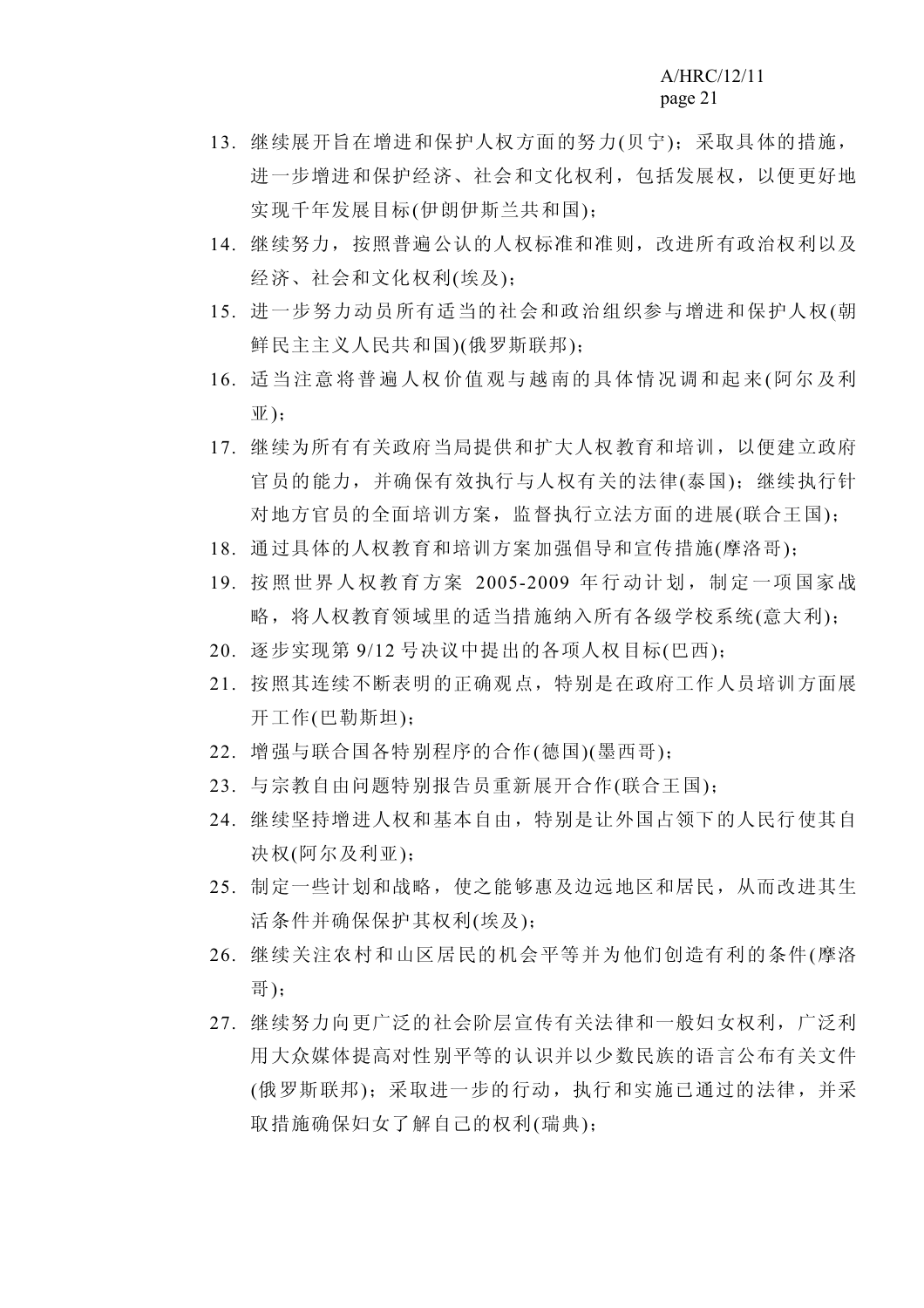- 28. 加紧努力,培养积极性别角色的社会意识,特别是针对缓解教育和劳 力市场目前存在的基于性别的差别现象(孟加拉国);
- 29. 继续进一步努力,促进社会上弱势群体的人权,其中包括残疾人(朝 鲜民主主义人民共和国)(日本)少数民族、妇女、儿童、艾滋病毒/艾 滋病感染者和人口贩卖受害者(日本);
- 30. 继续努力增进和保护残疾人的权利,并分享其在这一方面的经验(古 巴);
- 31. 作出必要的努力,改进残疾人的具体条件,以便改进其生活、稳定性 和融入社会的情况(阿拉伯利比亚民众国);
- 32. 修订其关于死刑的立法,同时考虑到关于这一问题,特别是关于透明 度的现有国际标准(瑞士);
- 33. 通过缩小须判死刑的罪行的范围,实现政府立即限制使用死刑的目标 (挪威);减少应判死刑的罪行的数量(德国);
- 34. 与国际社会和邻国合作,特别打击越境有组织犯罪,并打击贩卖妇女 和儿童的行为(伊朗伊斯兰共和国);
- 35. 加紧努力,制止儿童卖淫现象,向受影响儿童提供有效的支助,并特 别是通过适当的培训班,使其警察人员意识到这一问题(奥地利);
- 36. 加紧努力,打击腐败现象,因为这种现象不利地影响到人人享受人权 (伊朗伊斯兰共和国);
- 37. 继续在全国展开努力,制止强迫劳动现象,并采取必要的措施,防 止、制止和惩治贩卖人口现象,特别是贩卖妇女和儿童的现象(摩洛 哥);
- 38. 继续改进其法律制度,并特别注意其人权法律和条例,使之更加具有 相互一致性(印度尼西亚);继续展开其司法改革,争取建立一个健康 的、强有力的、民主和有效的司法系统,因为这是增进和保护人权的 一种必要的有利条件(伊朗伊斯兰共和国);
- 39. 继续展开司法和民事部门改革,并建立一个完全基于法制的国家(科 特迪瓦);展开司法和行政改革,并制定一个规定时间的行动计划, 以便建立一个基于法制的有效、公开和透明的法律制度(土耳其);按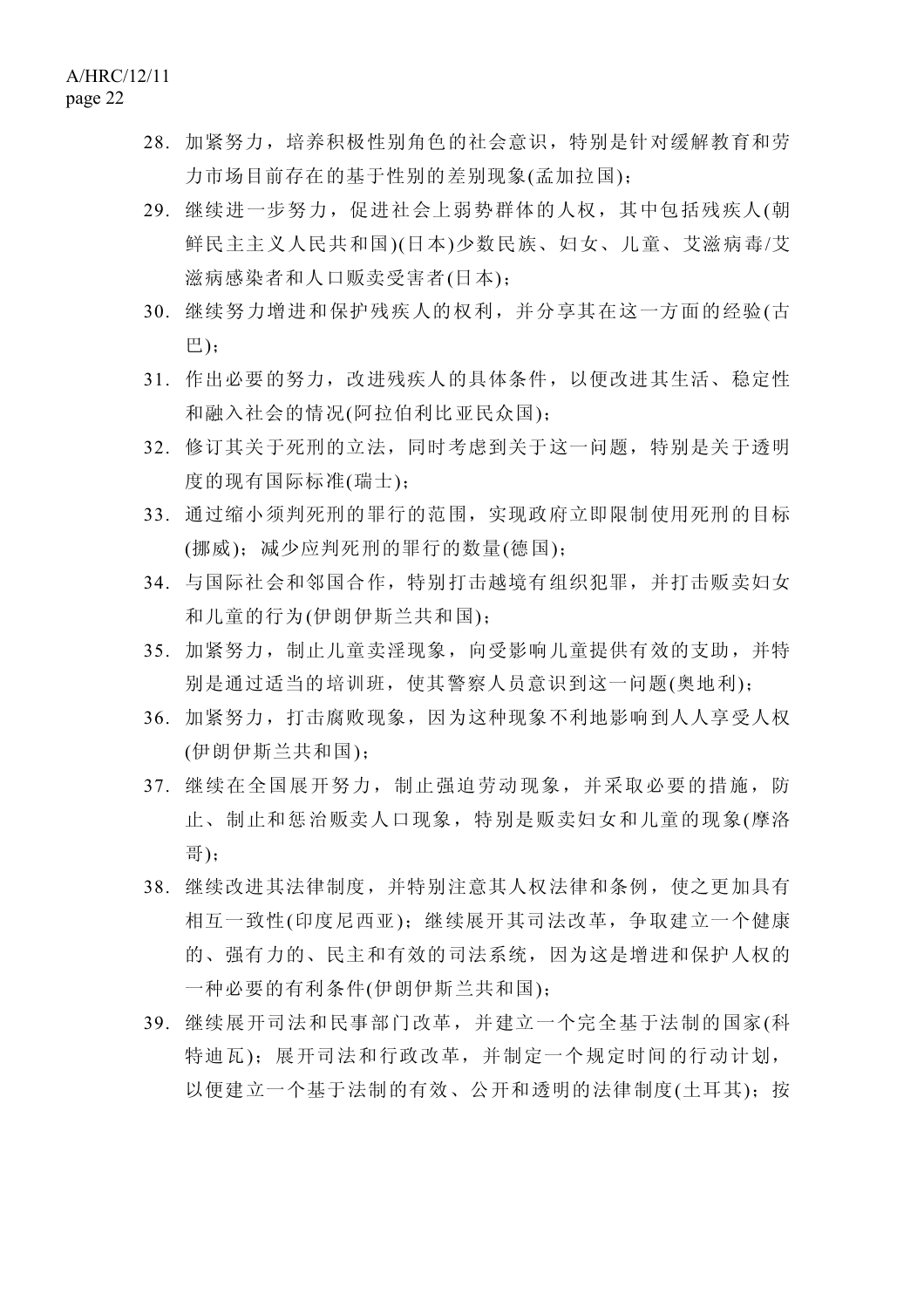照国际人权标准加强其法律、行政、司法和执法改革的有效性(巴基 斯坦);

- 40. 继续展开当前的法律改革,并于必要时争取有关国际伙伴的技术援助 (孟加拉国);
- 41. 采取具体行动,加强国家当局问责制的法律基础,并进一步改进对其 活动的司法审查(土耳其);
- 42. 采取必要的步骤,遵守《公民权利和政治权利国际公约》,并确保依 法受到公正审判的权利得到保障(阿根廷);
- 43. 采取具体的步骤,有效确保所有被剥夺自由者被迅速带见法官(奥地 利);
- 44. 采取必要的步骤,确保公民能够充分享受言论自由和宗教自由权利 (阿根廷);
- 45. 按照《公民权利和政治权利国际公约》第十九条,充分保障寻求、接 受和传递各种消息和思想的权利(意大利);
- 46. 提出并争取迅速通过关于取得信息的立法(加拿大);
- 47. 采取步骤,确保在当前媒体法改革的筹备过程中充分尊重言论自由, 包括因特网上的言论自由(瑞典);
- 48. 考虑加强 1999 年新闻法规定的新闻自由保护(澳大利亚);确保特别 是在保护新闻工作者方面,新闻法审查遵守关于这一问题的国际标准 (瑞士);确保新闻法符合《公民权利和政治权利国际公约》第十九条 (荷兰);
- 49. 采取适当的措施,广泛传播并确保充分遵守大会第 53/144 号决议(挪 威):
- 50. 保持它在确保不同社区的宗教自由并确保宗教和信仰活动继续是越南 社会的一个丰富特点方面取得的进展(黎巴嫩);
- 51. 继续保持并加强越南的经济、政治和社会模式,以保障人民充分参与 公共和安全事务(老挝人民民主共和国);
- 52. 加强公民和政治自由领域里的努力,包括言论和新闻自由以及宗教自 由(大韩民国);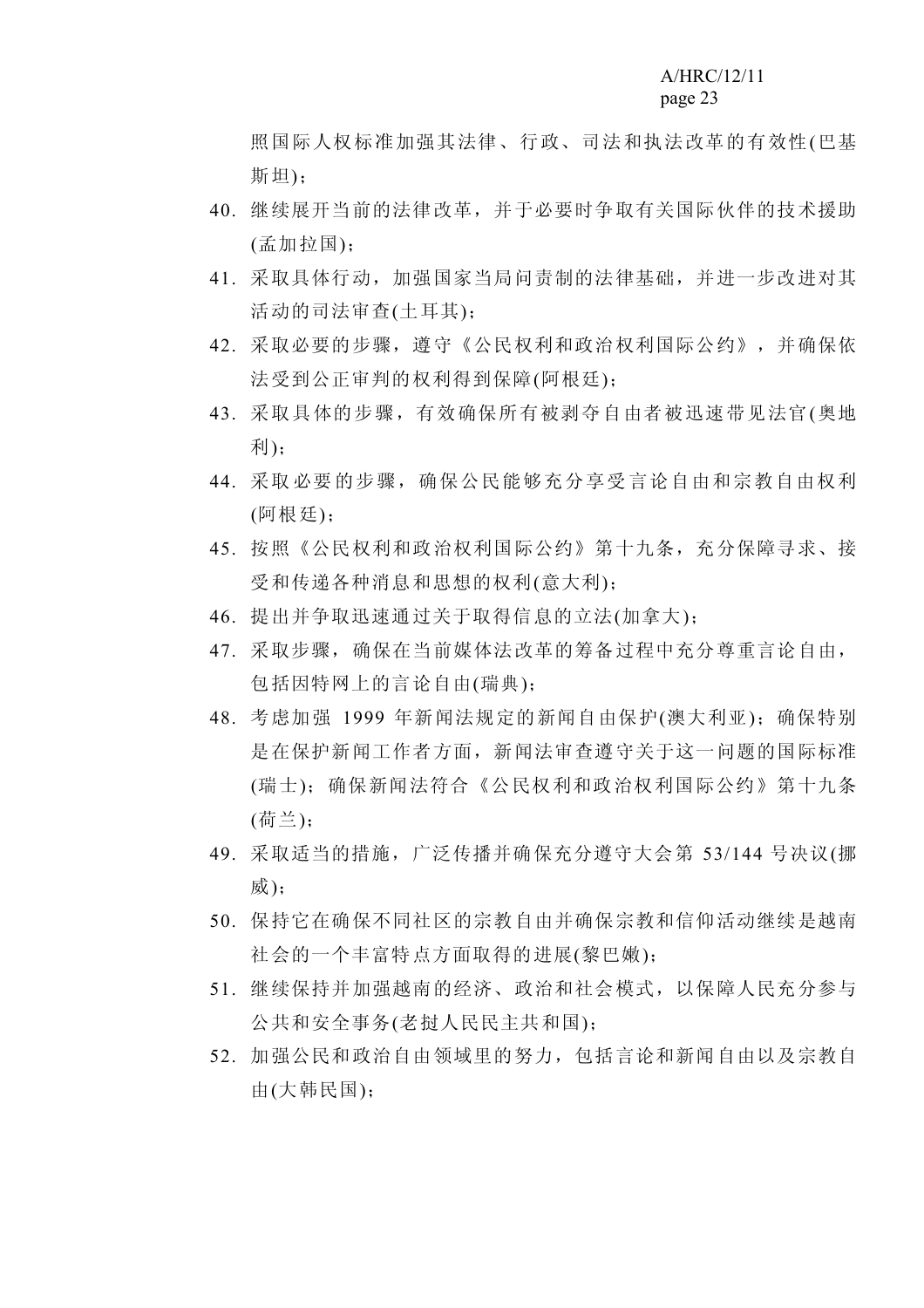- 53. 继续在当前经济和政治平台上展开努力,目的是保护和保障人民的权 利,即宗教自由(柬埔寨);
- 54. 继续特别关注处境不利的社会阶层,特别是少数民族和残疾人,以便 确保他们充分参与国内的社会政治生活(印度);
- 55. 继续执行贷款换工作项目并推动劳力市场发展(阿尔及利亚);
- 56. 继续执行其社会经济发展计划,并采取目标明确的措施,以确保妇女 积极参与劳力市场(土耳其);
- 57. 继续执行其为低收入家庭建造可负担得起住房的方案,以便在 2020 年之前推动更广泛地享受适足住房的权利(菲律宾);
- 58. 增强妇女取得保健的机会,特别是取得性和生殖健康服务的机会(巴 西);
- 59. 采取各种措施,防止并及早诊断传染病和大流行病,特别是艾滋病毒 /艾滋病,优先考虑脆弱群体,特别是国内少数群体、穷人和性工作 者(贝宁);
- 60. 特别是在当前经济和金融危机中,继续努力改善国内的社会保障(埃 及);
- 61. 继续执行减贫战略,以进一步降低贫困率(阿尔及利亚);
- 62. 继续展开减贫努力,以此为进一步增强其国内人民人权奠定基础(泰 国);
- 63. 继续保持在交通不便而且少数民族占多数的处境不利地区提供高质量 货物和服务,特别是教育和保健服务方面的态势(津巴布韦);
- 64. 积极参与国际合作,鼓励并保护经济、社会和文化权利并与其他国家 分享正面经验(俄罗斯联邦);
- 65. 继续执行其非常成功的面向社会的经济政策,例如包括向贫困家庭和 特别艰苦地区提供适当饮用水(俄罗斯联邦);
- 66. 继续减少城市和农村地区的贫困现象,同时保持和平与稳定并保护环 境,从而增强国内的社会经济发展、工业化和现代化,以便实现千年 发展目标(老挝人民民主共和国);
- 67. 采取积极的措施,缩小贫富之间和山区与城市地区之间的差别(中 国);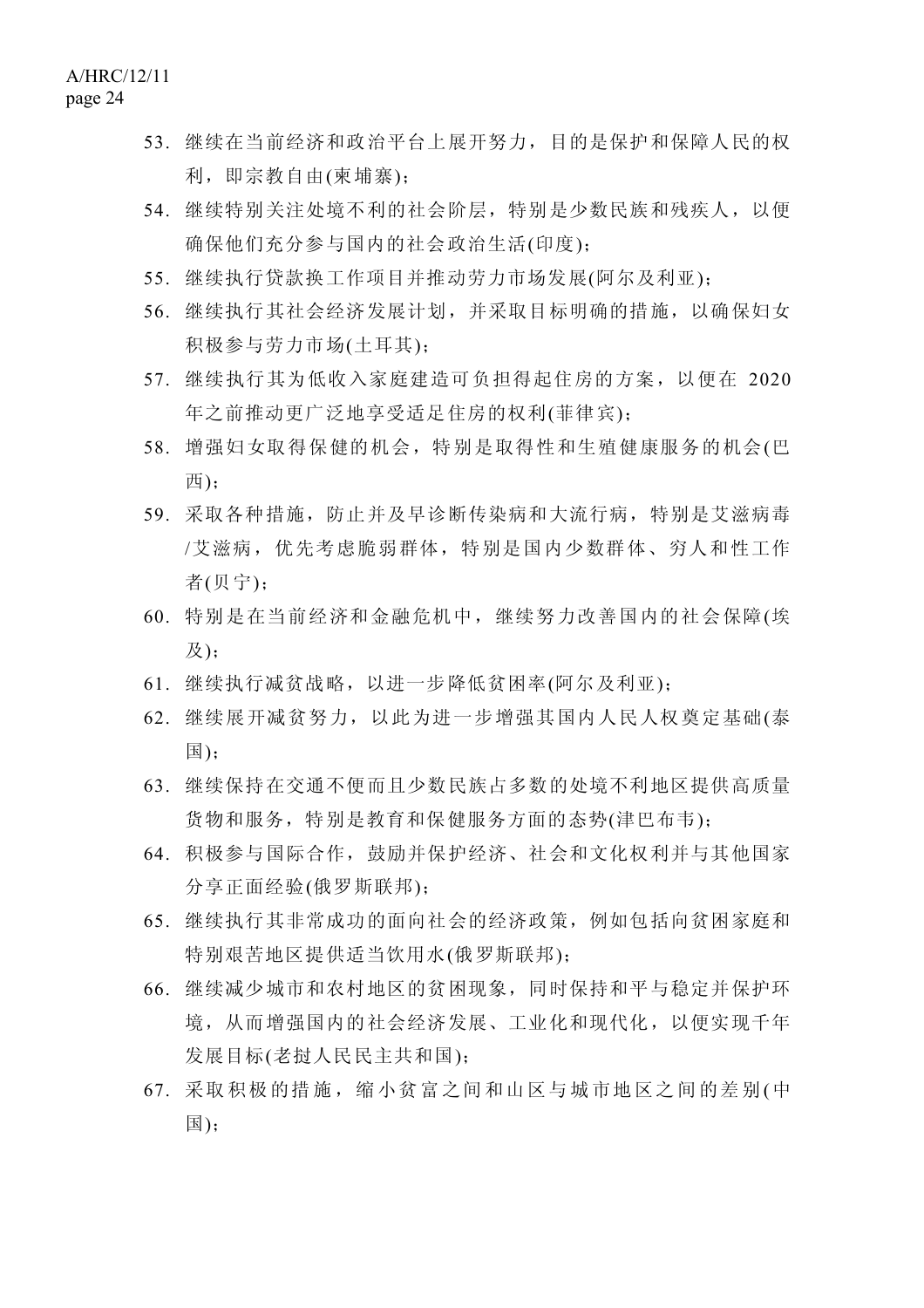- 68. 继续采取措施,特别是在山区向少数民族提供教育和保健服务,并动 员他们参与(古巴);
- 69. 继续履行其承诺,在开放其经济和最大限度地减少对社会上最弱势和 处境最不利群体的不利影响这两者之间达成平衡(黎巴嫩);
- 70. 继续并加强努力,降低贫困水平,特别是降低弱势群体的贫困水平, 以便提高就业、改进取得保健的机会并增加现有的社会住房(科特迪 瓦);
- 71. 继续保持并扩大针对穷人、弱势群体和其他处境不利群体的社会保障 网络,改进其福利及其参与社会协会和社会团体的情况(柬埔寨);
- 72. 充分执行已通过的土地法(瑞士);
- 73. 继续改进以下方面:消除贫困、儿童权利、妇女权利和残疾人权利 (新加坡);
- 74. 继续努力展开减贫,特别关注弱势群体,例如儿童、妇女、残疾人和 少数民族(阿塞拜疆);
- 75. 继续协助族裔群体提高对其本身权利和责任的认识,使他们可以改进 其生活条件,从而享受其本身的权利(中国);
- 76. 继续努力保护少数民族的语言和文化(尼泊尔)(印度);
- 77. 优先考虑并特别关注不同少数群体,特别是其学生群体所面临的问题 (巴基斯坦);
- 78. 在学校中和大众媒体中更多地采用族裔语言(菲律宾);
- 79. 采取补充措施,支持少数群体儿童接受教育,帮助他们保持并发展其 传统和语言(摩洛哥);
- 80. 与其他发展中国家分享提高农业生产力和可持续性、地方发展和善政 方面的经验(菲律宾);
- 81. 与其他发展中国家分享其经验教训(也门);
- 82. 继续展开当前的改革,特别是注意增进妇女和儿童的权利,准备提供 必要的保护并促进其个人发展(突尼斯);
- 83. 继续努力应对各领域里的发展挑战,例如职业培训、改进自然灾害管 理和保护弱势群体,实现可持续发展和增强国家保护所有越南公民的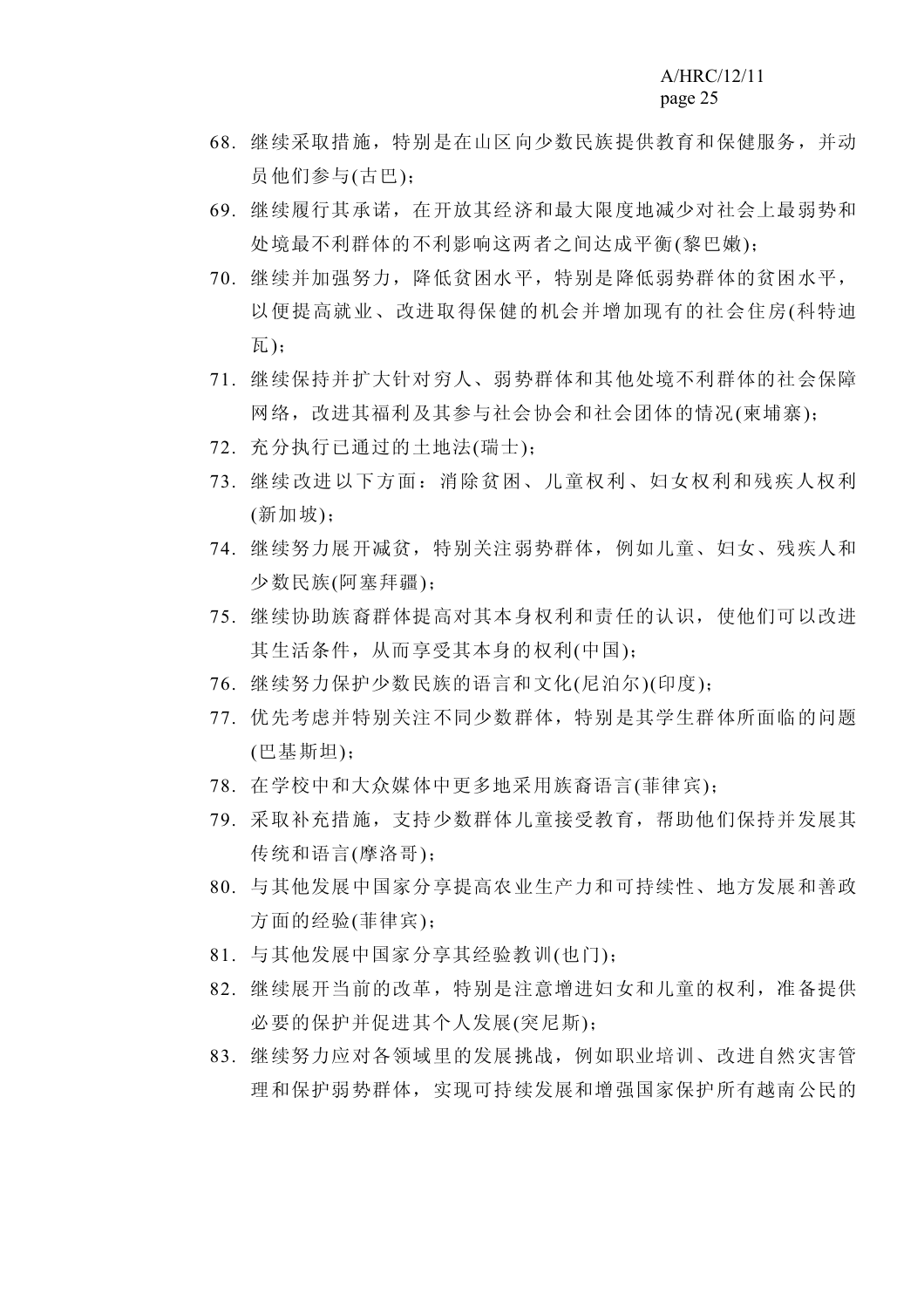权利和基本自由的能力;与发展中国家分享其国家报告中提出的五种 教训(阿拉伯叙利亚共和国);

- 84. 与有关国家分享千年发展目标具体目标 1 领域里的最佳做法和经验, 特别是积极推动加强这一方面的南南合作(阿尔及利亚);
- 85. 继续展开可持续的努力,与其他发展中国家分享其减贫领域里的经验 和最佳做法,特别是通过南南合作方案,同时参与增进发展权的国际 努力(柬埔寨);
- 86. 进一步加强与国际社会,特别是与发展中国家的合作,交流并分享其 加强法治和社会经济发展方面的最佳做法(缅甸);
- 87. 与其他国家分享其在减贫和农业发展(朝鲜民主主义人民共和国)(尼 泊尔)(孟加拉国)、教育和保健方面的经验(孟加拉国);
- 88. 与其他国家,特别是与发展中国家分享和交流其在法律制度改革方面 的经验(津巴布韦);
- 89. 继续努力增进和保护其本国人民的经济、社会和文化权利,并分享其 减贫和农业发展方面的经验(尼泊尔);
- 90. 与其他国家分享其经验和最佳做法,特别是如何实现千年发展目标方 面的经验和最佳做法(老挝人民民主共和国);
- 91. 尽可能在全球范围内传播其国家报告中提出的五种教训及其丰富的经 验(斯里兰卡);
- 92. 与其他国家分享其团结和社会主义指导原则方面的成功经验和良好做 法(委内瑞拉);
- 93. 加紧履行其自愿承诺(巴基斯坦)。

 100. 以下建议将由越南加以审查,而越南将适时提出答复。越南对这些建议 的答复将载于人权理事会第十二届会议通过的结果报告。

- 1. 考虑加入劳工组织《强迫劳动公约》(马来西亚);继续展开加入有关 劳工组织公约的进程(白俄罗斯);积极考虑批准劳工组织《关于独立 国家土著和部落民族的公约》(第 169 号)(墨西哥);
- 2. 积极考虑向任意拘留问题工作组发出访问该国的邀请(墨西哥)。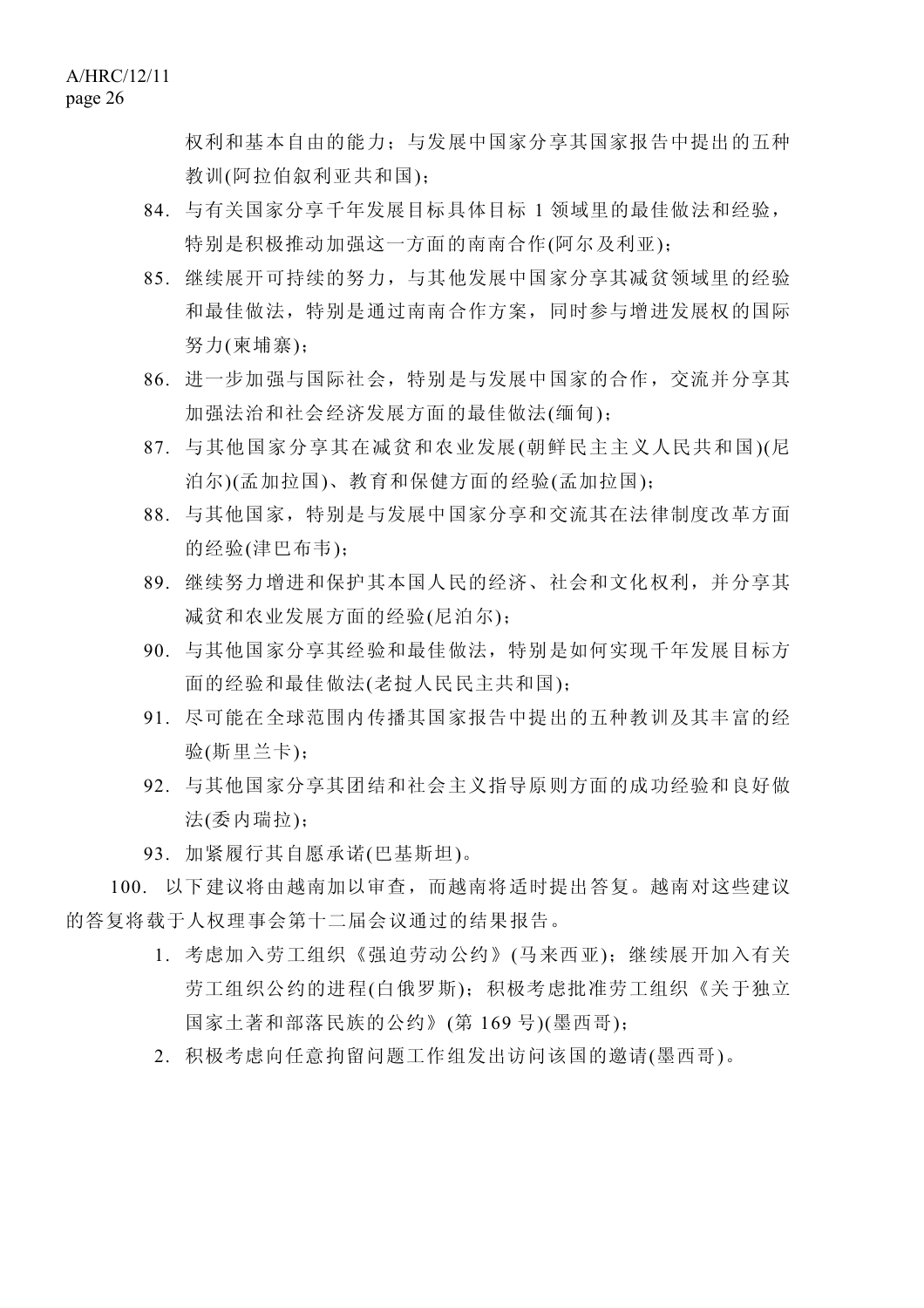101. 越南注意到以下建议,并表示,这些建议涉及到已经执行或目前正在执 行的措施。

- 1. 向根据安全或宣传法被拘留的人提供基本法律保障,包括在整个诉讼 期间由其本人选择的律师代理和公开审判(加拿大);
- 2. 减少对非暴力罪行判决的刑期(加拿大);
- 3. 通过一项举报人法,使检举腐败现象者受到保护,使之免遭起诉或骚 扰(加拿大);
- 4. 加紧努力,确保充分尊重宗教和礼拜自由,包括审查与宗教自由有关 的所有各级的法律和规定,使之符合《公民权利和政治权利国际公 约》第十八条(意大利)(波兰);
- 5. 采取进一步的措施,防止对少数民族的暴力和歧视(瑞典)。

 102. 报告中以上第 35(a)、(b)、(e)和(g) (i);41(b)、(d)和(e);44(a)和 (b);  $47(b)$ 、(c)和(d)、51(a)和(b); 55(a); 56(c); 59(a)、(b)、(c)和(d); 60(b) 和(c); 61(d); 63(a)、(b)、(c)和(d); 64(b)、(c)、(d)和(e); 66(a)、(b)、(c)和 (d); 83(c)和(d); 85(a)、(b)和(c); 87(b); 89(b); 和 90(a)和(c)段中提出的建议 没有得到越南的支持。

 103. 本报告中载列的所有结论和/或建议反映了提交国和/或接收审议国家的 立场。这些结论和/或建议不得理解为得到了整个工作组的赞同。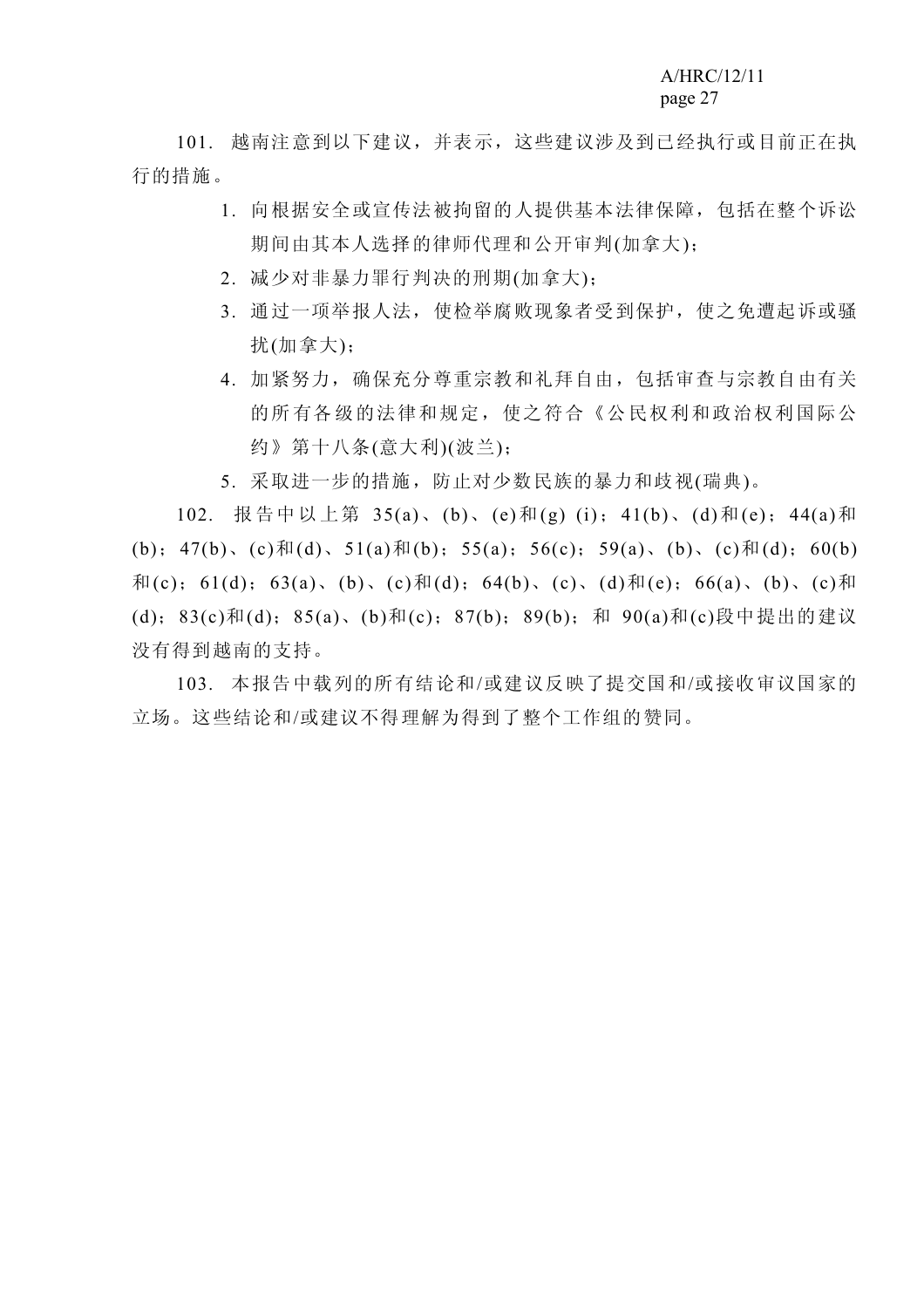#### **Annex**

#### **COMPOSITION OF THE DELEGATION**

 The delegation of Viet Nam was headed by H.E. Mr. Pham Binh Minh, First Vice-Minister of Foreign Affairs and composed of 28 members:

#### **A. Representatives from Government agencies**

H.E Ambassador Vu Dung, Permanent Representative of the Socialist Republic of Viet Nam to the United Nations, the World Trade Organization, and other international organizations at Geneva;

Mr. Nguyen Hong Vinh, Standing Vice-Chairman of the Central Council for Theoretic Issues;

H.E . Ambassador Le Hoai Trung, Director-General, Department of International Organizations, Ministry of Foreign Affairs;

Mr. Pham Ngoc Dan, Director-General, Department of Internal Affairs, Office of the Government ;

Mr. Tran Phi Tuoc, Director-General, Department for International Cooperation, Ministry of Labour, War Invalids and Social Affairs;

Mr. Le Van Nghiem, Director-General, Department for External Public Information, Ministry of Information and Communications;

Mr. Hoang Phuoc Hiep, Director-General, Department of International Law, Ministry of Justice;

Mr. Vu Anh Quang, Minister Counselor, Deputy Permanent Representative of the Socialist Republic of Viet Nam to the United Nations, the World Trade Organization, and other international organizations at Geneva;

Ms. Pham Thi Kim Anh, Deputy Director-General, Department of International Organizations, Ministry of Foreign Affairs;

Ms. Vy Xuan Hoa, Deputy Director-General, Department for Ethnic Minorities Policies, Committee for Ethnic Affairs;

Ms. Nguyen Thi Bach Tuyet, Deputy Director, Department of International Cooperation, Committee for Religious Affairs, Ministry of Home Affairs;

Ms. Bui Thi Minh, Judge, Criminal Court of the Supreme People's Court;

Mr. Nguyen Thanh Son, Deputy Chief,Human Rights Office, Ministry of Public Security;

Mr. Do Hung Viet, Assistant Director-General, Department of International Organizations, Ministry of Foreign Affairs;